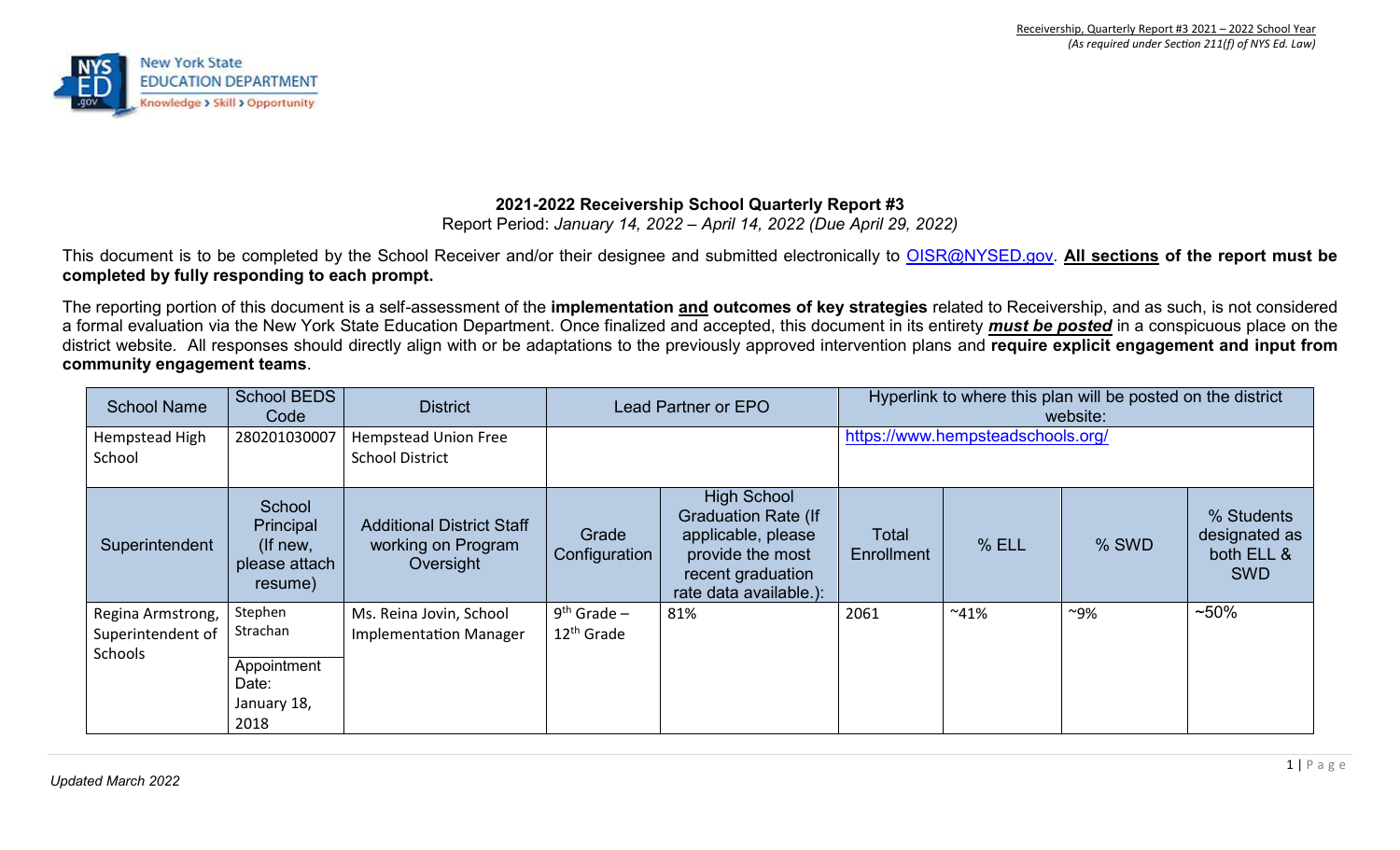

#### **Executive Summary**

Please provide a *plain-language summary* of this completed report, reflecting changes and progress made since the last reporting period, with a focus on the action taken to implement lead strategies, engage the community, and enact Receivership powers. The summary should be written in terms easily understood by the community-at-large. Please avoid terms and acronyms that are unfamiliar to the public and limit the summary to *no more than 500 words*. **Any links included must be made publicly available prior to submitting the report.**

Hempstead High School's administrators and staff continue to work together to address students' needs by improving the curriculum, instructional practices, and use of data. The school's data and focus continue to ensure that the teachers support students' need for socio-emotional and academic support. Superintendent Armstrong continues to lead the efforts to provide students with the best educational experience upon returning to in-person schooling. Students continue to participate in before- and after-school tutoring. Based on the progress the teachers have made towards acclimating to in-person schooling, the high school and middle school continue to collaborate around professional development and curricula development.

Superintendent Armstrong has fulfilled her commitment to the community that instruction will be consistent and, when possible, teachers will provide students with remote instruction when in-person school is canceled. The district has used the additional American Rescue Plan – Elementary and Secondary School Emergency Relief (ARP-ESSER) Funds to support initiatives that address both the student and staff needs. final allocation. The district continues to closely monitor and support efforts to address students' attendance by providing district-sponsored shuttle buses that will pick up and drop off students at their nearest catchment area school in the district. The transportation assistance helps students avoid delays on public transportation when COVID-based capacity restrictions.

The students continue to participate in the International Baccalaureate (IB) and Advanced Placement (AP) coursework and programs. The students also benefit from CTE programs and the adoption of the districtwide adoption of Seven Habits. The superintendent is fully aware of the need to continue steady improvements towards increasing its 4-year graduation rate and students' overall academic performance.

**Directions for Parts I, II, and III** - District and school staff should respond to the sections of this document by both analyzing and summarizing the steps taken to implement lead strategies since the second quarter. Include processes that were **used to assess the impact** of strategies implemented on student learning outcomes.

This is also an opportunity for district and school staff to provide a reflective outline of proposed actions, strategies, and process adaptations made to the school's 2021-2022 Continuation Plan, with a **focus on how evidence** guided decisions made through continuous and comprehensive planning, by articulating explicit support of student social-emotional well-being, diversity, equity, inclusion, and active engagement in learning.

- The District should ensure that the implementation of lead strategies addresses the needs of all learners, particularly the needs of subgroups of students and those at risk for not meeting State academic standards.
- District and school staff should **assess the impact** of identified lead strategies on student learning, as connected and aligned to diagnostic review feedback, to ensure strategy implementation can achieve *long-term sustainable growth*.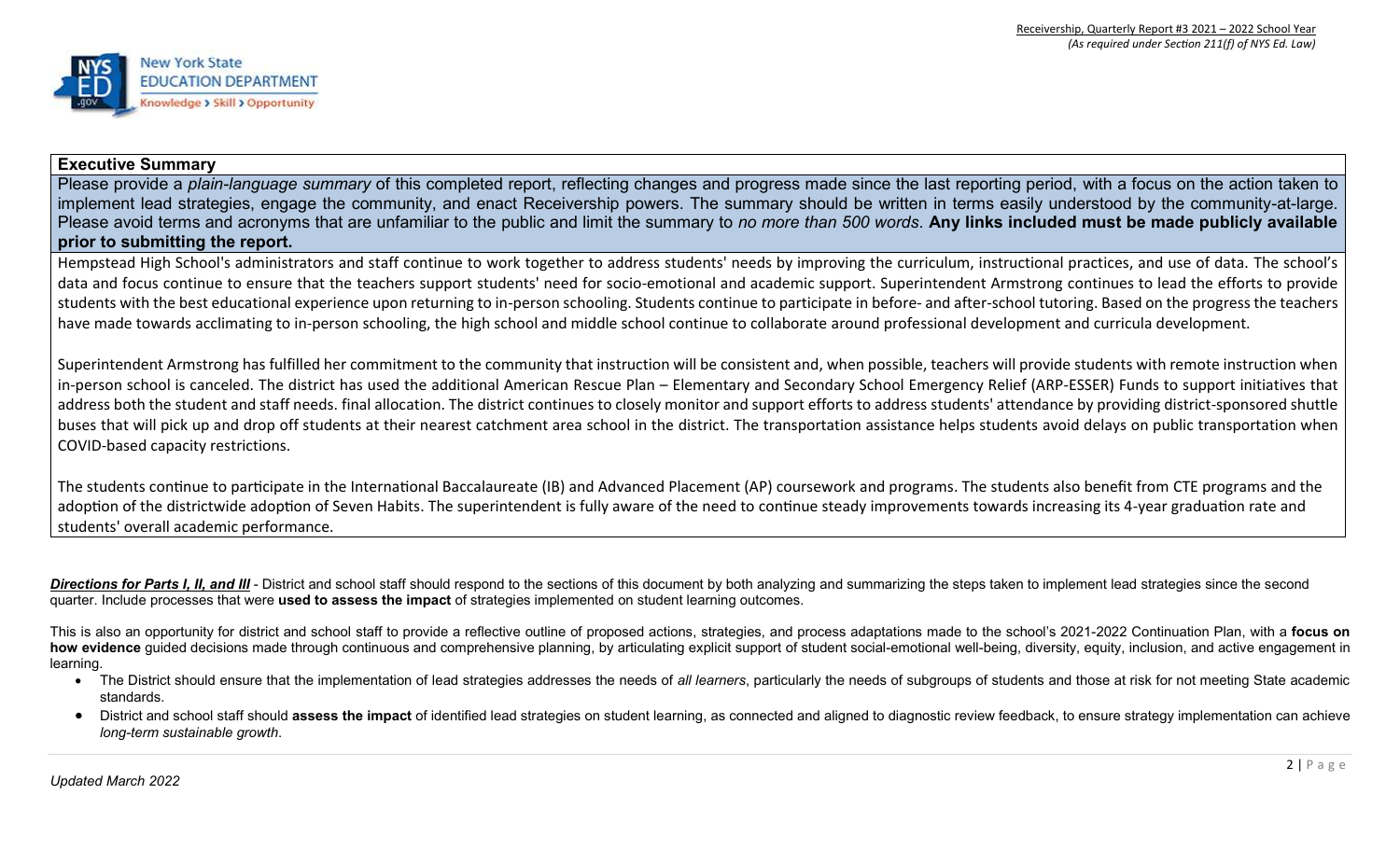

#### **Part I –***Lead Strategies for Improvement*

### **Lead Strategies for School Improvement**

*List the 3-4 of core lead strategies that are central to the school's improvement plan, and outline the progress made this quarter by applying each strategy. Lead strategies are key levers for improvement that are identified based on trends in student performance data and serve as overarching approaches for implementing strategically focused action steps toward achieving demonstrable improvement during this quarter.* 

|                                                                                                                                                                                           |                          |                                                                                                                                                                                                                                                                                                                                                                                                                                                                                                                                                                                                                                                                                | Quarterly Report #3 with Reflection on Lead Strategies Utilized during<br>January 14, 2022 - April 14, 2022                                                                                                                                                                                                                                                                                                                                                                                             |                    |           |                                  |                                  |                         |                                                                                                                                                                                                                                                                                                                                                                                                |
|-------------------------------------------------------------------------------------------------------------------------------------------------------------------------------------------|--------------------------|--------------------------------------------------------------------------------------------------------------------------------------------------------------------------------------------------------------------------------------------------------------------------------------------------------------------------------------------------------------------------------------------------------------------------------------------------------------------------------------------------------------------------------------------------------------------------------------------------------------------------------------------------------------------------------|---------------------------------------------------------------------------------------------------------------------------------------------------------------------------------------------------------------------------------------------------------------------------------------------------------------------------------------------------------------------------------------------------------------------------------------------------------------------------------------------------------|--------------------|-----------|----------------------------------|----------------------------------|-------------------------|------------------------------------------------------------------------------------------------------------------------------------------------------------------------------------------------------------------------------------------------------------------------------------------------------------------------------------------------------------------------------------------------|
| lead strategies that<br><b>Identify</b><br>the<br>guided the school's improvement<br>work during the reporting period,<br>including any that were discontinued.                           | <b>Status</b><br>(R/Y/G) |                                                                                                                                                                                                                                                                                                                                                                                                                                                                                                                                                                                                                                                                                | data, information, and/or relevant documents must be made publicly available prior to submitting the report.                                                                                                                                                                                                                                                                                                                                                                                            |                    |           |                                  |                                  |                         | For each lead strategy, outline how the strategy helped achieve progress toward this year's demonstrable improvement targets.<br>If a strategy was discontinued since the prior reporting period, please provide an evidence-based explanation for why it was<br>discontinued and if/how a new strategy will be implemented in its place. Any hyperlinks included to provide evidence, such as |
| Teachers engage in data-driven protocols to<br>collect, examine, and analyze students' data via<br>professional learning communities<br>and<br>benchmark analyses.                        |                          |                                                                                                                                                                                                                                                                                                                                                                                                                                                                                                                                                                                                                                                                                | Teachers continue to meet and receive professional development around the use of data and ways to use it to address students' academic needs. Teachers focus<br>particular attention on students' tests, class assignments, and independent project work to use as data to examine. Thus far, this practice has assisted the staff with<br>addressing the demonstrable goals the Receiver and NYSED identified for improvement.                                                                         |                    |           |                                  |                                  |                         |                                                                                                                                                                                                                                                                                                                                                                                                |
| Teachers edited their curricula to incorporate<br>literacy across the content areas and socio-<br>emotional learning via specific writing<br>strategies, digital word walls, and Nearpod. |                          | Once the school year began, teachers noticed that the time students participated in online learning, negatively impacted their literacy growth. Therefore, the work<br>to incorporate literacy skills continues to be a priority. Teachers continue to teach the Claim-Evidence-Reasoning (CER), Cause and Effect, Content-Purpose-Audience<br>(CPA), and What-How-Why strategies to assist students' literacy growth. Teachers will continue to use these strategies to address the pandemic-based literacy loss<br>because literacy is an indicator measured in Regents, performance, and other areas.<br>The 90-minute professional development sessions are scheduled for: |                                                                                                                                                                                                                                                                                                                                                                                                                                                                                                         |                    |           |                                  |                                  |                         |                                                                                                                                                                                                                                                                                                                                                                                                |
|                                                                                                                                                                                           |                          | September<br>28                                                                                                                                                                                                                                                                                                                                                                                                                                                                                                                                                                                                                                                                | October                                                                                                                                                                                                                                                                                                                                                                                                                                                                                                 | November<br>9 & 30 |           | December<br>14                   | January<br>11 & 18               | February<br>15          | March                                                                                                                                                                                                                                                                                                                                                                                          |
| The school is offering Academic Intervention                                                                                                                                              |                          |                                                                                                                                                                                                                                                                                                                                                                                                                                                                                                                                                                                                                                                                                | 19 & 26<br>The school is providing students with a variety of extra help. There are 81 opportunities for students to receive additional support after school.                                                                                                                                                                                                                                                                                                                                           |                    |           |                                  |                                  |                         | 15                                                                                                                                                                                                                                                                                                                                                                                             |
| Services (AIS) to students. The AIS services are                                                                                                                                          |                          |                                                                                                                                                                                                                                                                                                                                                                                                                                                                                                                                                                                                                                                                                |                                                                                                                                                                                                                                                                                                                                                                                                                                                                                                         |                    |           | <b>EXTRA HELP CLASS SESSIONS</b> |                                  |                         |                                                                                                                                                                                                                                                                                                                                                                                                |
| specifically aligned with the Early Warning                                                                                                                                               |                          | $\bullet$                                                                                                                                                                                                                                                                                                                                                                                                                                                                                                                                                                                                                                                                      | 1 business class                                                                                                                                                                                                                                                                                                                                                                                                                                                                                        |                    | $\bullet$ | 5 English as a new language      |                                  | $\bullet$               | 2 Art & Theater Arts                                                                                                                                                                                                                                                                                                                                                                           |
| Indicators (EWI) data meetings discussed every                                                                                                                                            |                          | $\bullet$                                                                                                                                                                                                                                                                                                                                                                                                                                                                                                                                                                                                                                                                      | 1 world language (Spanish)                                                                                                                                                                                                                                                                                                                                                                                                                                                                              |                    | $\bullet$ | 2 music classes                  |                                  |                         | 15 Social studies                                                                                                                                                                                                                                                                                                                                                                              |
| Thursday.                                                                                                                                                                                 |                          | $\bullet$                                                                                                                                                                                                                                                                                                                                                                                                                                                                                                                                                                                                                                                                      | 2 Home language of Arts                                                                                                                                                                                                                                                                                                                                                                                                                                                                                 |                    | $\bullet$ |                                  | 1 Home education & fashion (CTE) | 17 Science<br>$\bullet$ |                                                                                                                                                                                                                                                                                                                                                                                                |
|                                                                                                                                                                                           |                          | $\bullet$                                                                                                                                                                                                                                                                                                                                                                                                                                                                                                                                                                                                                                                                      | 20 mathematics                                                                                                                                                                                                                                                                                                                                                                                                                                                                                          |                    | $\bullet$ | 16 English language arts         |                                  |                         |                                                                                                                                                                                                                                                                                                                                                                                                |
|                                                                                                                                                                                           |                          |                                                                                                                                                                                                                                                                                                                                                                                                                                                                                                                                                                                                                                                                                | The sessions are scheduled to allow students with varying schedules to have access to them. The sessions are scheduled from Monday-Friday from 1:45 PM - 3:45<br>PM in all core subject areas, English as a new language, and electives. Due to the pandemic, students continue to need academic and socio-emotional intervention<br>services. Therefore, teachers, counselors, and administrators continue to use the early warning indicator (EWI) protocol and data to identify when a student needs |                    |           |                                  |                                  |                         |                                                                                                                                                                                                                                                                                                                                                                                                |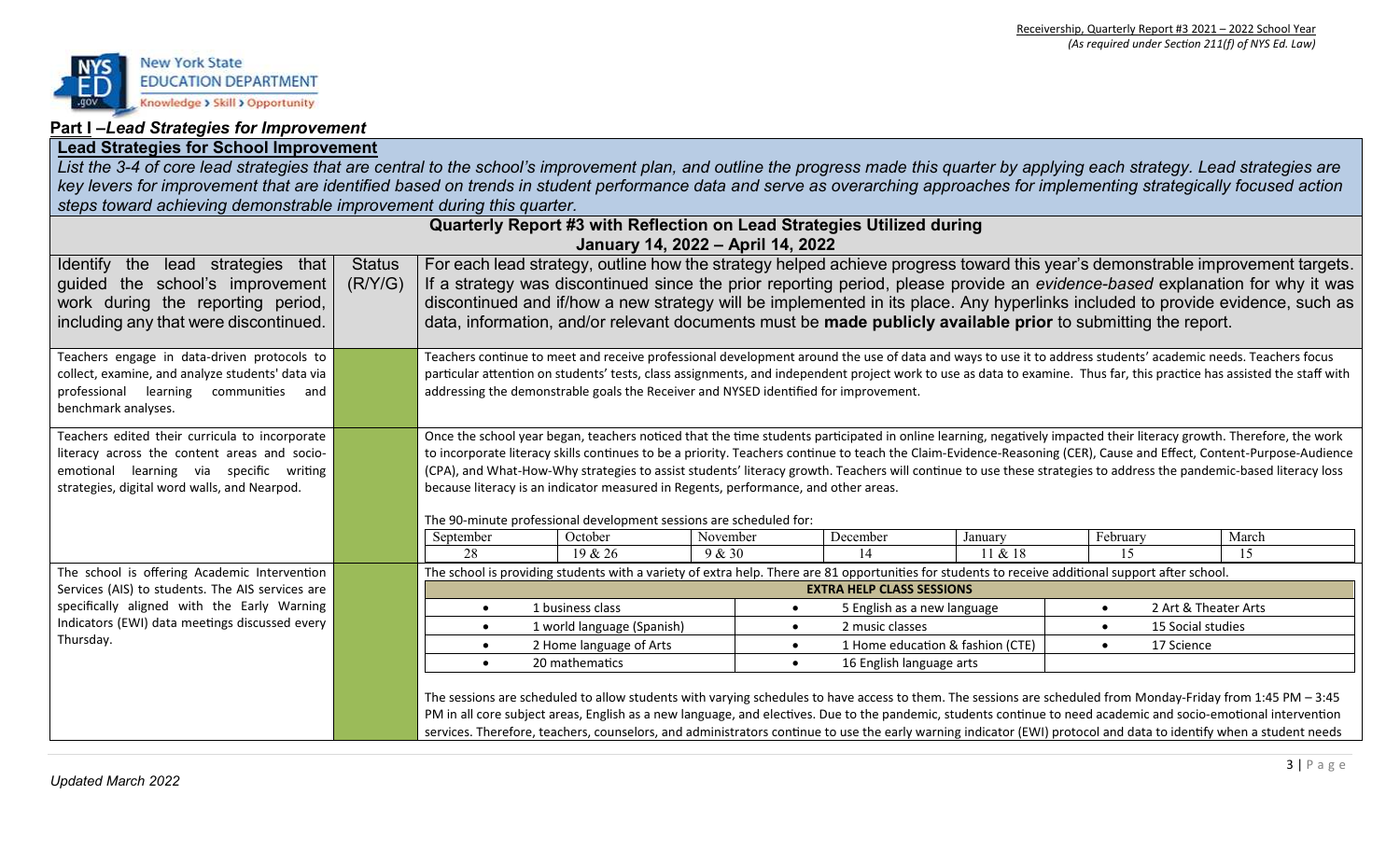

|                                                                                                                                  | assistance and should participate in a support program. Students are able to receive assistance during the 11th-period classes focused on academic intervention and<br>tutoring. Additionally, the school is in the process of offering night school and Saturday Academy.                                                                                                                                                                                                                                                                                                                                                                                                                                 |
|----------------------------------------------------------------------------------------------------------------------------------|------------------------------------------------------------------------------------------------------------------------------------------------------------------------------------------------------------------------------------------------------------------------------------------------------------------------------------------------------------------------------------------------------------------------------------------------------------------------------------------------------------------------------------------------------------------------------------------------------------------------------------------------------------------------------------------------------------|
| The school is implementing the NYSED-<br>sponsored Smart Scholars Early College<br>Program for in-coming 9 <sup>th</sup> graders | Hempstead High School implements the Smart Scholars Early College Grant, which the New York State Education Department sponsors. The participating 9 <sup>th</sup> -grade<br>students may earn up to 60 college credits during their high school enrollment. The school has recruited this year's participants and held two meetings for families<br>to explain the program and garner support for participants. The families were able to participate during afternoon and evening sessions. This program will enlist<br>additional cohorts of students every year for the next four years. Therefore, the students will assist the school with increasing the graduation rate with advanced<br>standing. |

### **Part II –** *Demonstrable Improvement Indicators-Level 1*

| <b>Level 1 Indicators</b>                                                        | specific strategies and action steps that support progress toward the Demonstrable Improvement Indicators during this quarter.           | Please list the school's Level 1 indicators and complete all columns below. This information should provide details about how lead strategies inform the implementation of                                                                                                                                                                                                                                                                                                                                                                                                   |  |  |  |  |  |  |
|----------------------------------------------------------------------------------|------------------------------------------------------------------------------------------------------------------------------------------|------------------------------------------------------------------------------------------------------------------------------------------------------------------------------------------------------------------------------------------------------------------------------------------------------------------------------------------------------------------------------------------------------------------------------------------------------------------------------------------------------------------------------------------------------------------------------|--|--|--|--|--|--|
| Quarterly Report #3 Reflection on Activities Completed for this Indicator during |                                                                                                                                          |                                                                                                                                                                                                                                                                                                                                                                                                                                                                                                                                                                              |  |  |  |  |  |  |
|                                                                                  | January 14, 2022 - April 14, 2022                                                                                                        |                                                                                                                                                                                                                                                                                                                                                                                                                                                                                                                                                                              |  |  |  |  |  |  |
| Indicator<br><b>Status</b><br>(R/Y/G)                                            | Identify specific strategies and action steps<br>implemented to support progress for each of the<br>Demonstrable Improvement Indicators. | Provide the specific data/evidence used to determine progress and impact<br>on instruction, student learning, and achievement.<br>Describe how the data trends that emerged during this reporting period will<br>inform future action steps.<br>Include a description of any adjustments made to the continuation plan<br>along with the <b>corresponding data</b> used to inform the adjustment.<br>Any hyperlinks included to provide evidence, such as data, information,<br>and/or relevant documents must be made publicly available prior to<br>submitting the report. |  |  |  |  |  |  |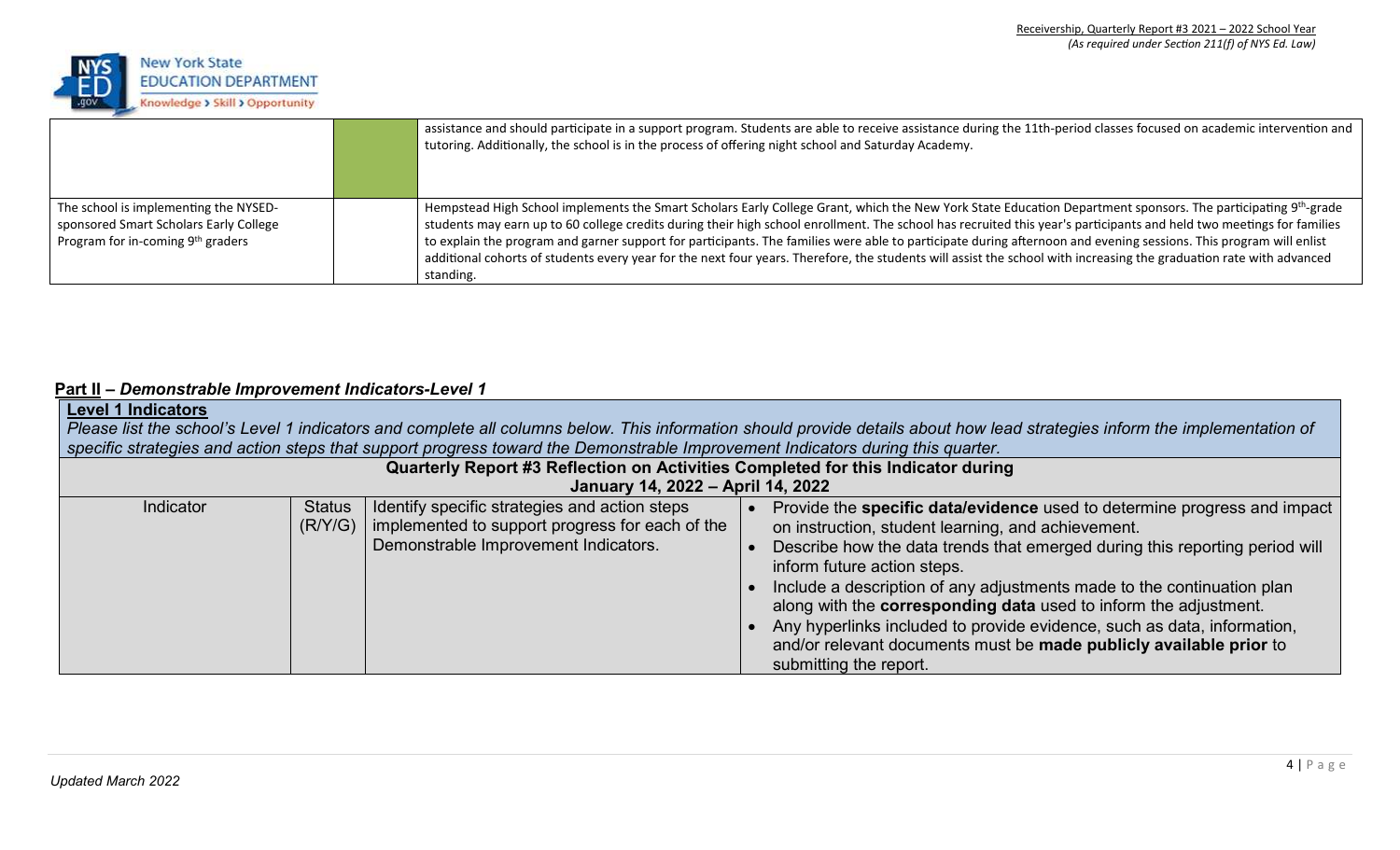

| 67: 2020 Total Cohort (10th Graders)             |  | The school continued to implement strategies that led to          |                                                                                                                                                                                                                                                                                        | Provide the specific data/evidence used to determine progress and impact on instruction, student     |                    |                   |                                |              |              |  |
|--------------------------------------------------|--|-------------------------------------------------------------------|----------------------------------------------------------------------------------------------------------------------------------------------------------------------------------------------------------------------------------------------------------------------------------------|------------------------------------------------------------------------------------------------------|--------------------|-------------------|--------------------------------|--------------|--------------|--|
| Passing Math Regents                             |  | increased instructional outcomes. Although some students          |                                                                                                                                                                                                                                                                                        | learning, and achievement.                                                                           |                    |                   |                                |              |              |  |
|                                                  |  | inconsistently participated in mathematics during the past 18     | Teachers continue to use the benchmark data to assess students' needs. The assessment of such                                                                                                                                                                                          |                                                                                                      |                    |                   |                                |              |              |  |
|                                                  |  | months, it is essential to identify the strategies that can help  |                                                                                                                                                                                                                                                                                        | data was discussed during grade level and subject meetings focused on mathematics. The results       |                    |                   |                                |              |              |  |
|                                                  |  | support students' attainment of a passing grade on the            |                                                                                                                                                                                                                                                                                        | of the data are demonstrated in the chart below.                                                     |                    |                   |                                |              |              |  |
|                                                  |  | <b>Mathematics Regents:</b>                                       |                                                                                                                                                                                                                                                                                        |                                                                                                      |                    |                   |                                |              |              |  |
|                                                  |  | Classwork,                                                        | <b>COURSE</b>                                                                                                                                                                                                                                                                          |                                                                                                      | <b>TOTAL</b>       | <b>PASS</b>       | <b>FAIL</b>                    | %PASS        | <b>%FAIL</b> |  |
|                                                  |  | Unit assessments,                                                 |                                                                                                                                                                                                                                                                                        | ALGEBRA 2 CORE                                                                                       | 64                 | 58                | 6                              | 90.6%        | 9.4%         |  |
|                                                  |  |                                                                   |                                                                                                                                                                                                                                                                                        | FOUNDATIONS OF GEOMETRY                                                                              | 144                | 74                | 70                             | 51.4%        | 48.6%        |  |
|                                                  |  | Exit tickets,                                                     |                                                                                                                                                                                                                                                                                        | <b>GEOMETRY CORE Regent</b>                                                                          | 3                  | $\overline{3}$    | $\mathbf 0$                    | 100%         | 0%           |  |
|                                                  |  | End-of-term tests,                                                |                                                                                                                                                                                                                                                                                        |                                                                                                      |                    |                   |                                |              |              |  |
|                                                  |  | Homework assignments,                                             |                                                                                                                                                                                                                                                                                        | Based on the above data, teachers will continue to focus their instruction on scaffolds that provide |                    |                   |                                |              |              |  |
|                                                  |  | Mock Regents assessments,                                         |                                                                                                                                                                                                                                                                                        | students with foundational strategies of geometry, which is necessary for students to earn the       |                    |                   |                                |              |              |  |
|                                                  |  | Student engagement, and                                           |                                                                                                                                                                                                                                                                                        |                                                                                                      |                    |                   |                                |              |              |  |
|                                                  |  | Benchmark assessments.                                            | proper credentials to graduate and progress. Specifically, students continue to struggle in<br>Foundations of Geometry. Teachers found that more targeted support should be offered to small<br>groups of students in Algebra 2 Core, while those enrolled in Geometry performed well. |                                                                                                      |                    |                   |                                |              |              |  |
|                                                  |  |                                                                   |                                                                                                                                                                                                                                                                                        |                                                                                                      |                    |                   |                                |              |              |  |
|                                                  |  |                                                                   |                                                                                                                                                                                                                                                                                        |                                                                                                      |                    |                   |                                |              |              |  |
|                                                  |  |                                                                   |                                                                                                                                                                                                                                                                                        | Describe how the data trends that emerged during this reporting period will inform future action     |                    |                   |                                |              |              |  |
|                                                  |  |                                                                   | steps.                                                                                                                                                                                                                                                                                 |                                                                                                      |                    |                   |                                |              |              |  |
|                                                  |  |                                                                   |                                                                                                                                                                                                                                                                                        | Teachers will continue to embed exit slips into the daily classroom experience so that students have |                    |                   |                                |              |              |  |
|                                                  |  |                                                                   |                                                                                                                                                                                                                                                                                        |                                                                                                      |                    |                   |                                |              |              |  |
|                                                  |  |                                                                   | an opportunity to reflect on their learning. Students will take end-of-term tests, mock Mathematics<br>Regent's assessments, and benchmark assessments later in the term. Thus far, a review of the<br>strategies indicates that teachers effectively meet most students' needs.       |                                                                                                      |                    |                   |                                |              |              |  |
|                                                  |  |                                                                   |                                                                                                                                                                                                                                                                                        |                                                                                                      |                    |                   |                                |              |              |  |
|                                                  |  |                                                                   |                                                                                                                                                                                                                                                                                        |                                                                                                      |                    |                   |                                |              |              |  |
|                                                  |  |                                                                   |                                                                                                                                                                                                                                                                                        | Include a description of any adjustments made to the continuation plan along with the corresponding  |                    |                   |                                |              |              |  |
|                                                  |  |                                                                   |                                                                                                                                                                                                                                                                                        | data used to inform the adjustment.                                                                  |                    |                   |                                |              |              |  |
|                                                  |  |                                                                   |                                                                                                                                                                                                                                                                                        | There are no adjustments in this area.                                                               |                    |                   |                                |              |              |  |
| 69: 2019 Total Cohort (11 <sup>th</sup> Graders) |  | The school continued to implement strategies that led to          |                                                                                                                                                                                                                                                                                        | Provide the specific data/evidence used to determine progress and impact on instruction, student     |                    |                   |                                |              |              |  |
| Passing ELA Regents                              |  | increased instructional outcomes. Although some students          |                                                                                                                                                                                                                                                                                        | learning, and achievement.                                                                           |                    |                   |                                |              |              |  |
|                                                  |  | inconsistently participated in English during the past 18 months, |                                                                                                                                                                                                                                                                                        | Teachers continue to use the benchmark data to assess students' needs. The assessment of such        |                    |                   |                                |              |              |  |
|                                                  |  | it is essential to identify the strategies that can help support  |                                                                                                                                                                                                                                                                                        | data was discussed during grade level and subject meetings focused on English. The results of the    |                    |                   |                                |              |              |  |
|                                                  |  |                                                                   |                                                                                                                                                                                                                                                                                        |                                                                                                      |                    |                   |                                |              |              |  |
|                                                  |  | students' attainment of a passing grade on the English Regents:   |                                                                                                                                                                                                                                                                                        | data are demonstrated in the chart below.                                                            |                    |                   |                                |              |              |  |
|                                                  |  | Classwork,                                                        |                                                                                                                                                                                                                                                                                        |                                                                                                      |                    |                   |                                |              |              |  |
|                                                  |  | Unit assessments,                                                 | <b>COURSE</b>                                                                                                                                                                                                                                                                          | <b>ENGLISH 11 CORE H</b>                                                                             | <b>TOTAL</b><br>54 | <b>PASS</b><br>49 | <b>FAIL</b><br>$5\overline{)}$ | %PASS<br>91% | %FAIL<br>9%  |  |
|                                                  |  | Exit tickets,                                                     |                                                                                                                                                                                                                                                                                        | <b>ENGLISH 11 CORE Regent</b>                                                                        | 167                | 114               | 53                             | 68%          | 32%          |  |
|                                                  |  | End-of-term tests,                                                |                                                                                                                                                                                                                                                                                        | <b>ENGLISH 10</b>                                                                                    | $\mathbf{1}$       | $\mathbf 0$       | $\mathbf{1}$                   | 0%           | 100%         |  |
|                                                  |  | Homework assignments,                                             |                                                                                                                                                                                                                                                                                        |                                                                                                      |                    |                   |                                |              |              |  |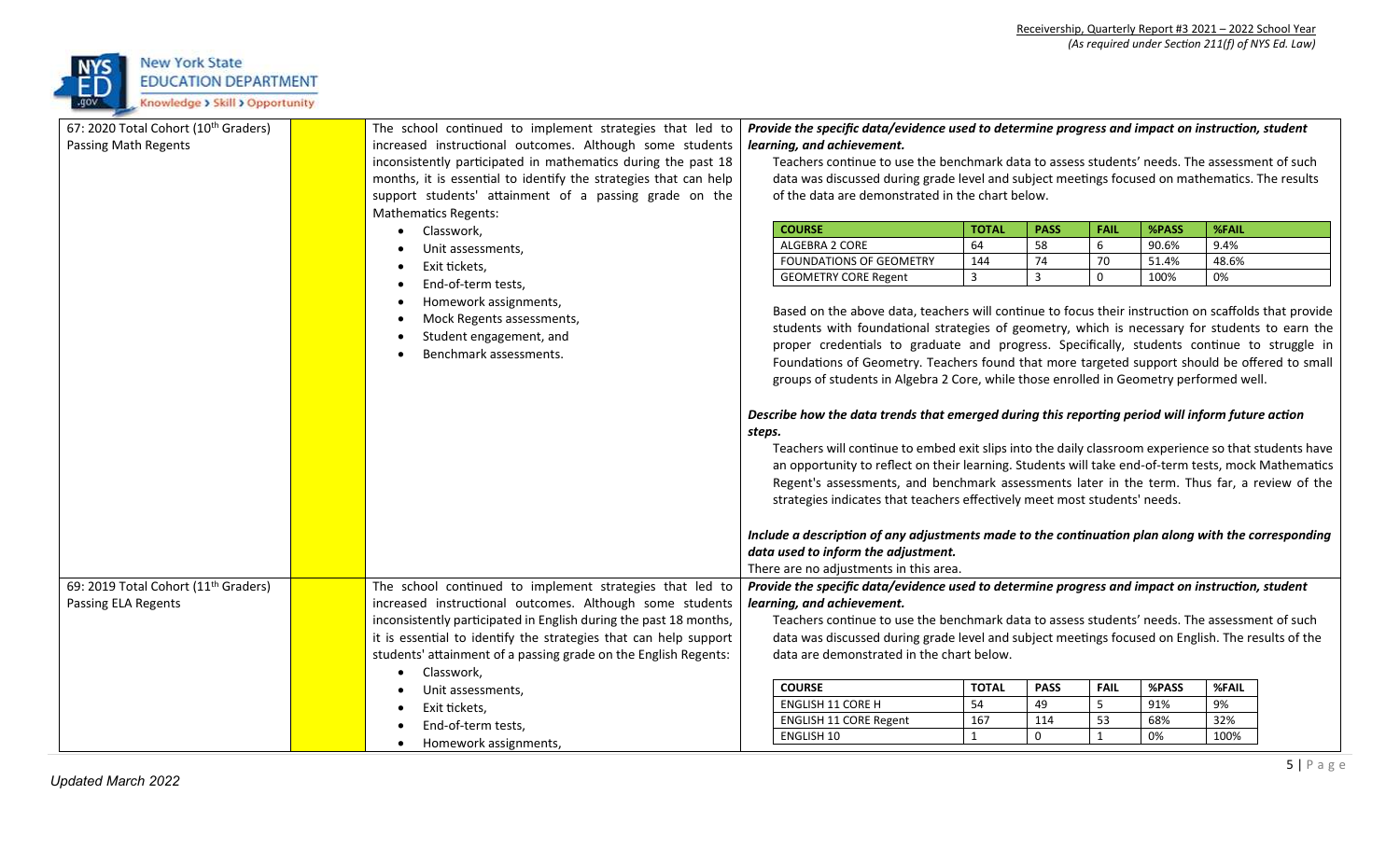

|                                   | Mock Regents assessments,<br>$\bullet$                                                                                             |                                                                                                  | AP LANG COMP                                                                                                                   | 58                 | 54                             | $\overline{4}$ | 93%           | 7% |  |
|-----------------------------------|------------------------------------------------------------------------------------------------------------------------------------|--------------------------------------------------------------------------------------------------|--------------------------------------------------------------------------------------------------------------------------------|--------------------|--------------------------------|----------------|---------------|----|--|
|                                   | Student engagement, and                                                                                                            |                                                                                                  |                                                                                                                                |                    |                                |                |               |    |  |
|                                   | Benchmark assessments.                                                                                                             |                                                                                                  | Based on the above data, teachers will continue to focus their instruction on scaffolds that provide                           |                    |                                |                |               |    |  |
|                                   |                                                                                                                                    |                                                                                                  | students with students repeating their English courses, such as English 10. This course is necessary                           |                    |                                |                |               |    |  |
|                                   |                                                                                                                                    |                                                                                                  | for students to earn the proper credentials to graduate and progress. Teachers will continue to                                |                    |                                |                |               |    |  |
|                                   |                                                                                                                                    |                                                                                                  | provide small-group instruction and additional support to students struggling in English 11 Core H                             |                    |                                |                |               |    |  |
|                                   |                                                                                                                                    |                                                                                                  | and AP Language Composition while providing scaffolded instruction to students enrolled in English                             |                    |                                |                |               |    |  |
|                                   |                                                                                                                                    | 11 Core Regents.                                                                                 |                                                                                                                                |                    |                                |                |               |    |  |
|                                   |                                                                                                                                    |                                                                                                  |                                                                                                                                |                    |                                |                |               |    |  |
|                                   |                                                                                                                                    | Describe how the data trends that emerged during this reporting period will inform future action |                                                                                                                                |                    |                                |                |               |    |  |
|                                   |                                                                                                                                    | steps.                                                                                           |                                                                                                                                |                    |                                |                |               |    |  |
|                                   |                                                                                                                                    |                                                                                                  | Teachers are presently embedding exit slips into the daily classroom experience so that students                               |                    |                                |                |               |    |  |
|                                   |                                                                                                                                    |                                                                                                  | have an opportunity to reflect on their learning. Students will take end-of-term tests, mock English                           |                    |                                |                |               |    |  |
|                                   |                                                                                                                                    |                                                                                                  | Regent's assessments, and benchmark assessments later in the term. Thus far, teachers' review of                               |                    |                                |                |               |    |  |
|                                   |                                                                                                                                    |                                                                                                  | the strategies indicates they effectively meet students' needs.                                                                |                    |                                |                |               |    |  |
|                                   |                                                                                                                                    |                                                                                                  |                                                                                                                                |                    |                                |                |               |    |  |
|                                   |                                                                                                                                    |                                                                                                  | Include a description of any adjustments made to the continuation plan along with the corresponding                            |                    |                                |                |               |    |  |
|                                   |                                                                                                                                    |                                                                                                  | data used to inform the adjustment.                                                                                            |                    |                                |                |               |    |  |
| 70: 2018 Total Cohort 4-Year Grad |                                                                                                                                    |                                                                                                  | There are no adjustments in this area.                                                                                         |                    |                                |                |               |    |  |
| Rate - All Students               | The school uses credit accumulation and Regents' results data<br>tracking sheets (via examinations or course pass rates) to review |                                                                                                  | Provide the specific data/evidence used to determine progress and impact on instruction, student<br>learning, and achievement. |                    |                                |                |               |    |  |
|                                   | students' progress towards graduation. The data is collected at                                                                    |                                                                                                  | The 4-year graduation subgroup data show that most students are successfully on track to graduate                              |                    |                                |                |               |    |  |
|                                   | various levels in the school. Teachers collect student-level data,                                                                 |                                                                                                  | by June 2022. There are now 410 2018 cohort members, and the following data indicate the status                                |                    |                                |                |               |    |  |
|                                   | department chairs and assistant principals collect data at the                                                                     |                                                                                                  | of credit accumulation to date:                                                                                                |                    |                                |                |               |    |  |
|                                   | department level, and the school cabinet collects data at the                                                                      |                                                                                                  |                                                                                                                                |                    |                                |                |               |    |  |
|                                   | school level. The school staff will collect data for all core subjects                                                             |                                                                                                  | # of Students                                                                                                                  |                    | Credits Earned as of Jan. 2022 |                | % of Students |    |  |
|                                   | and credit accumulations. These data points and approaches to                                                                      |                                                                                                  | 4                                                                                                                              | $.5 - 2$ credits   |                                |                | 1%            |    |  |
|                                   | tracking students' success assisted the school with meeting the                                                                    |                                                                                                  | 24                                                                                                                             | $2.5 - 10$ credits |                                |                | 6%            |    |  |
|                                   | graduation rate goal during the 2021-2022 school year.                                                                             |                                                                                                  | 26                                                                                                                             | 10.5 - 15 credits  |                                |                | 6%            |    |  |
|                                   |                                                                                                                                    |                                                                                                  | 351                                                                                                                            |                    | 15.5 - more credits            |                | 86%           |    |  |
|                                   |                                                                                                                                    |                                                                                                  | 5                                                                                                                              | 0                  |                                |                | 1%            |    |  |
|                                   |                                                                                                                                    |                                                                                                  |                                                                                                                                |                    |                                |                |               |    |  |
|                                   |                                                                                                                                    |                                                                                                  | Since the school's overarching goal for graduation is to achieve greater graduation rates every year,                          |                    |                                |                |               |    |  |
|                                   |                                                                                                                                    |                                                                                                  | the administrators are looking closely at this cohort's data and considering the strategies that may                           |                    |                                |                |               |    |  |
|                                   |                                                                                                                                    |                                                                                                  | help improve the outcomes. The staff provided these students support with assignments and overall                              |                    |                                |                |               |    |  |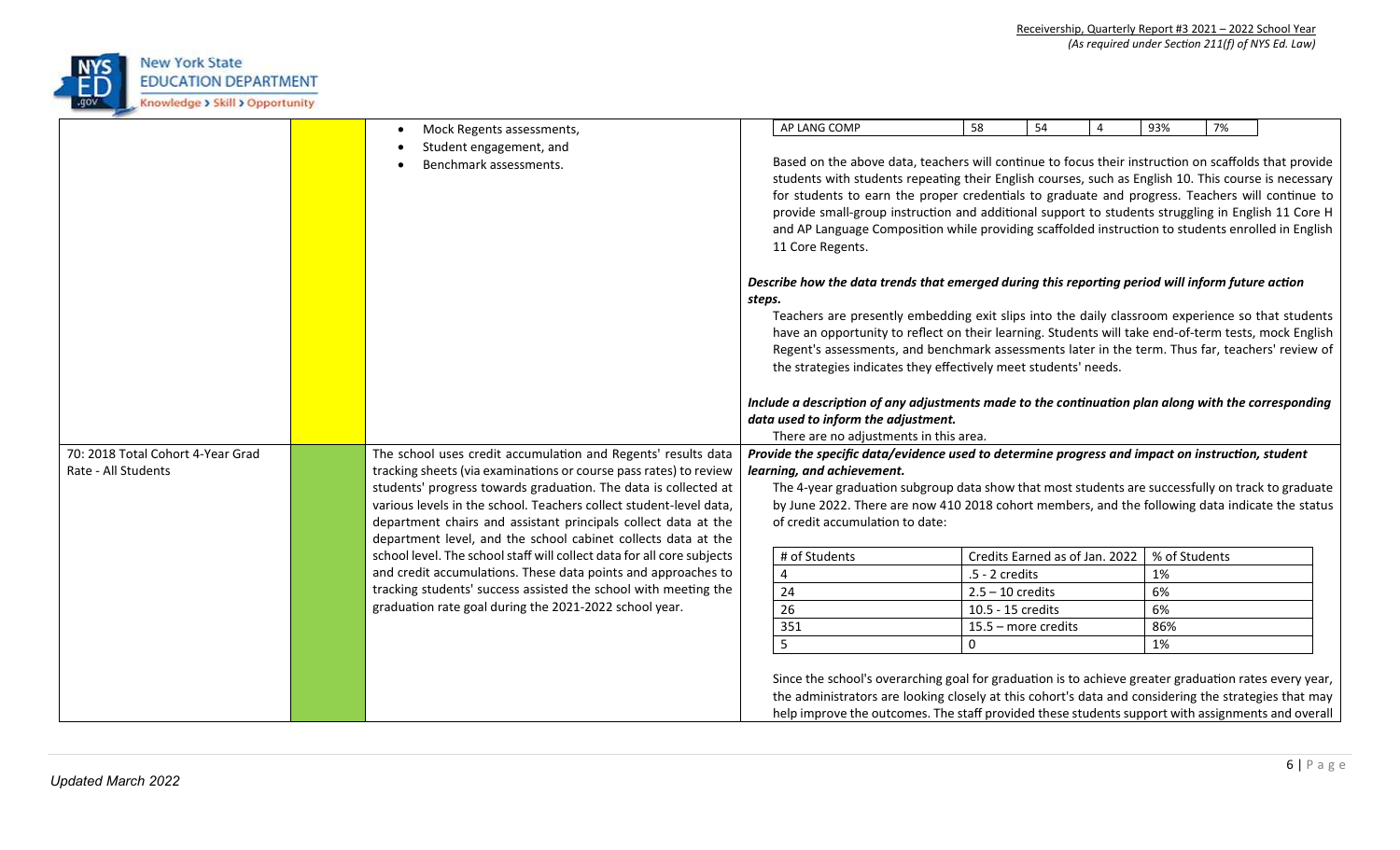

| 88: 2017 Total Cohort 5-Year Grad<br>Rate - All Students | Similar to the strategies used for the four-year cohort graduation<br>rate, the school will use credit accumulation and Regents' results<br>data tracking sheets (via examinations or course pass rates) to<br>review students' progress towards graduation. The data are |  | content using tutoring and after-school opportunities. The counseling staff is working with students<br>to strongly encourage students to self-monitor their data via the following strategies:<br>Students' performance in class;<br>Students' performance on unit exams;<br>Students' performance on homework and project assignments; and<br>Students' progress reports and report cards.<br>Describe how the data trends that emerged during this reporting period will inform future action<br>steps.<br>Since the data show that approximately a little less than 86% of the students within the 2018 cohort<br>have entered the 2 <sup>nd</sup> half of the school year with more than 15 credits, the staff will provide intensive<br>support and additional tutoring opportunities to the remaining 14% of students who require more<br>care to graduate.<br>Include a description of any adjustments made to the continuation plan along with the corresponding<br>data used to inform the adjustment.<br>There are no adjustments in this area at this time.<br>Provide the specific data/evidence used to determine progress and impact on instruction, student<br>learning, and achievement.<br>The 5-year graduation student subgroup data show that most students will successfully graduate by |                                |               |  |  |  |
|----------------------------------------------------------|---------------------------------------------------------------------------------------------------------------------------------------------------------------------------------------------------------------------------------------------------------------------------|--|----------------------------------------------------------------------------------------------------------------------------------------------------------------------------------------------------------------------------------------------------------------------------------------------------------------------------------------------------------------------------------------------------------------------------------------------------------------------------------------------------------------------------------------------------------------------------------------------------------------------------------------------------------------------------------------------------------------------------------------------------------------------------------------------------------------------------------------------------------------------------------------------------------------------------------------------------------------------------------------------------------------------------------------------------------------------------------------------------------------------------------------------------------------------------------------------------------------------------------------------------------------------------------------------------------------|--------------------------------|---------------|--|--|--|
|                                                          | collected at various levels in the school. Teachers collect<br>student-level data, department chairs and assistant principals<br>collect data at the department level, and the school cabinet                                                                             |  | accumulation to date:<br># of Students                                                                                                                                                                                                                                                                                                                                                                                                                                                                                                                                                                                                                                                                                                                                                                                                                                                                                                                                                                                                                                                                                                                                                                                                                                                                         | Credits Earned as of Jan. 2022 | % of Students |  |  |  |
|                                                          | collects data at the school level. The staff will collect data for all                                                                                                                                                                                                    |  | $\overline{2}$                                                                                                                                                                                                                                                                                                                                                                                                                                                                                                                                                                                                                                                                                                                                                                                                                                                                                                                                                                                                                                                                                                                                                                                                                                                                                                 | .5 - 2 credits                 | 5%            |  |  |  |
|                                                          | core subjects and credit accumulations. Additionally, the                                                                                                                                                                                                                 |  | 17                                                                                                                                                                                                                                                                                                                                                                                                                                                                                                                                                                                                                                                                                                                                                                                                                                                                                                                                                                                                                                                                                                                                                                                                                                                                                                             | $2.5 - 10$ credits             | 43%           |  |  |  |
|                                                          | student support team worked especially close with this cohort                                                                                                                                                                                                             |  | 10                                                                                                                                                                                                                                                                                                                                                                                                                                                                                                                                                                                                                                                                                                                                                                                                                                                                                                                                                                                                                                                                                                                                                                                                                                                                                                             | 10.5 - 15 credits              | 25%           |  |  |  |
|                                                          | of students because of the hardship of staying in school for a                                                                                                                                                                                                            |  | 8                                                                                                                                                                                                                                                                                                                                                                                                                                                                                                                                                                                                                                                                                                                                                                                                                                                                                                                                                                                                                                                                                                                                                                                                                                                                                                              | 15.5 - more credits            | 20%           |  |  |  |
|                                                          | prolonged time. These students are inherently over-aged and                                                                                                                                                                                                               |  | $\overline{\mathbf{3}}$                                                                                                                                                                                                                                                                                                                                                                                                                                                                                                                                                                                                                                                                                                                                                                                                                                                                                                                                                                                                                                                                                                                                                                                                                                                                                        | $\mathbf 0$                    | 8%            |  |  |  |
|                                                          | under-credited, making any level of additional struggle to attain<br>credits more problematic for the 5-year cohort students. This<br>strategy will assist the school with increasing the 5-year<br>graduation rate.                                                      |  | The staff provided these students support with assignments and overall content using tutoring and<br>after-school opportunities. The support staff also strongly encourages students to self-monitor their<br>data via the following strategies:<br>Students' performance in class;<br>Students' performance on unit exams;<br>Students' performance on homework and project assignments; and                                                                                                                                                                                                                                                                                                                                                                                                                                                                                                                                                                                                                                                                                                                                                                                                                                                                                                                  |                                |               |  |  |  |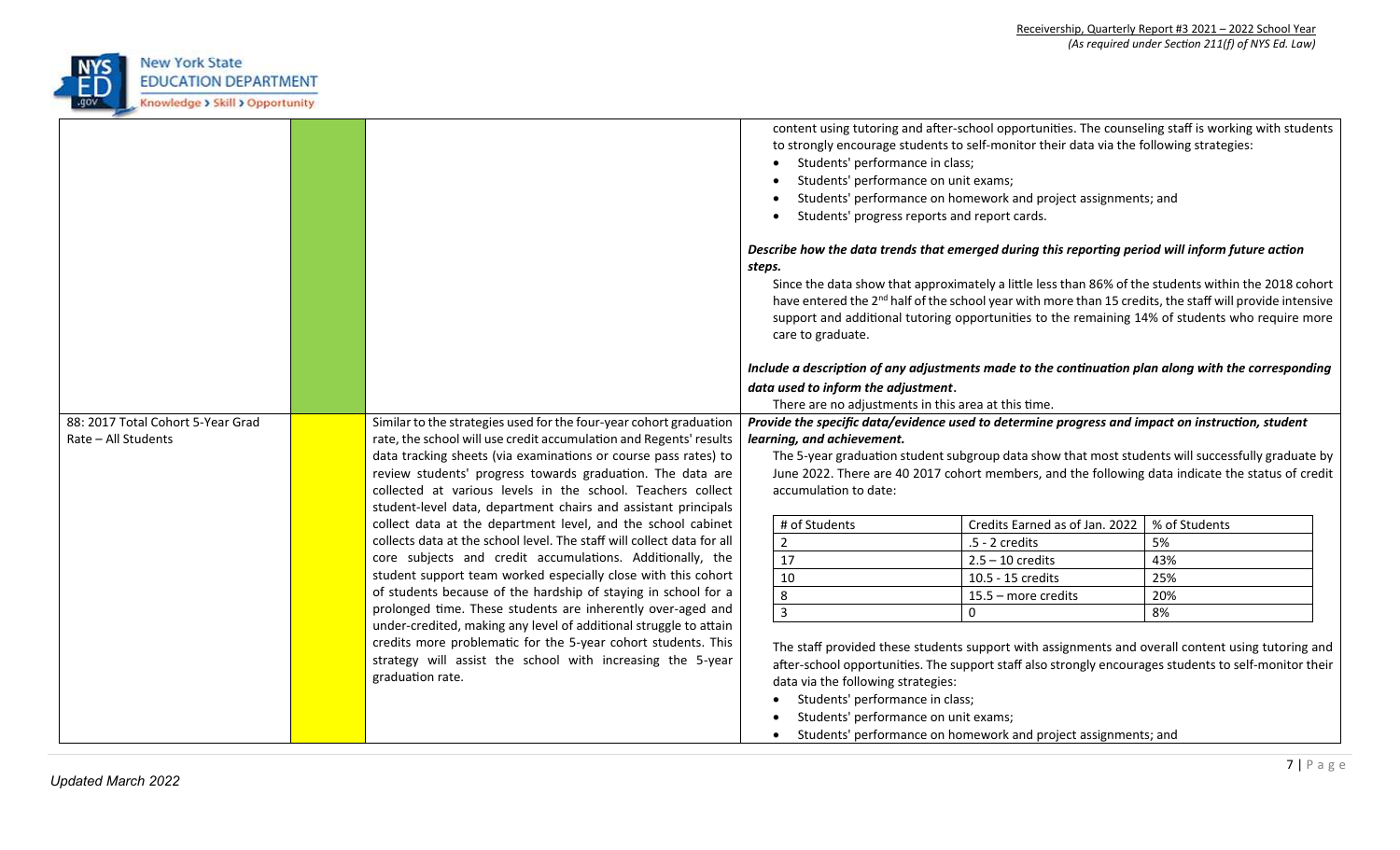

|                             |  |                                                                                                                       | Students' progress reports and report cards.<br>$\bullet$                                                                                                                                                                                                                                                                                                                                                                                                                                                                                                                    |              |             |                     |       |              |  |  |  |  |
|-----------------------------|--|-----------------------------------------------------------------------------------------------------------------------|------------------------------------------------------------------------------------------------------------------------------------------------------------------------------------------------------------------------------------------------------------------------------------------------------------------------------------------------------------------------------------------------------------------------------------------------------------------------------------------------------------------------------------------------------------------------------|--------------|-------------|---------------------|-------|--------------|--|--|--|--|
|                             |  |                                                                                                                       | Describe how the data trends that emerged during this reporting period will inform future action<br>steps.<br>Since the data show that approximately 20% of the students within the 2017 cohort have entered<br>the 2 <sup>nd</sup> half of the school year with more than 15 credits, it is essential that the staff provide intensive<br>support and additional tutoring opportunities so that all eligible students have the opportunity to<br>graduate June 2022.<br>Include a description of any adjustments made to the continuation plan along with the corresponding |              |             |                     |       |              |  |  |  |  |
|                             |  |                                                                                                                       |                                                                                                                                                                                                                                                                                                                                                                                                                                                                                                                                                                              |              |             |                     |       |              |  |  |  |  |
|                             |  |                                                                                                                       | data used to inform the adjustment.                                                                                                                                                                                                                                                                                                                                                                                                                                                                                                                                          |              |             |                     |       |              |  |  |  |  |
|                             |  |                                                                                                                       | There are no adjustments in this area at this time.                                                                                                                                                                                                                                                                                                                                                                                                                                                                                                                          |              |             |                     |       |              |  |  |  |  |
| 120: HS ELA All Students PI |  | The school will continue to identify specific strategies and data                                                     | Provide the specific data/evidence used to determine progress and impact on instruction, student<br>learning, and achievement.                                                                                                                                                                                                                                                                                                                                                                                                                                               |              |             |                     |       |              |  |  |  |  |
|                             |  | points to determine if students are successfully passing their All                                                    |                                                                                                                                                                                                                                                                                                                                                                                                                                                                                                                                                                              |              |             |                     |       |              |  |  |  |  |
|                             |  | Students English courses, positively impacting their English                                                          | Teachers continue to use the benchmark data to assess students' needs. The assessment of such                                                                                                                                                                                                                                                                                                                                                                                                                                                                                |              |             |                     |       |              |  |  |  |  |
|                             |  | performance index (PI). The school administrators, district staff,                                                    | data was discussed during grade level and subject meetings focused on English. The results of the<br>data are demonstrated in the chart below.                                                                                                                                                                                                                                                                                                                                                                                                                               |              |             |                     |       |              |  |  |  |  |
|                             |  | and English and bilingual departments have collaborated to                                                            |                                                                                                                                                                                                                                                                                                                                                                                                                                                                                                                                                                              |              |             |                     |       |              |  |  |  |  |
|                             |  | create a cross-discipline plan to maximize the number of                                                              |                                                                                                                                                                                                                                                                                                                                                                                                                                                                                                                                                                              |              |             |                     |       |              |  |  |  |  |
|                             |  | students earning English credit and earning advanced                                                                  | The ELA data to date are:                                                                                                                                                                                                                                                                                                                                                                                                                                                                                                                                                    |              |             |                     |       |              |  |  |  |  |
|                             |  | credentials in English and biliteracy.                                                                                | <b>COURSE</b>                                                                                                                                                                                                                                                                                                                                                                                                                                                                                                                                                                | <b>TOTAL</b> | <b>PASS</b> | <b>FAIL</b>         | %PASS | <b>%FAIL</b> |  |  |  |  |
|                             |  | The literacy instructional team created a document for all<br>teachers to learn and use as an instructional protocol. | <b>ALPHA LAB</b>                                                                                                                                                                                                                                                                                                                                                                                                                                                                                                                                                             | 80           | 70          | 10                  | 87.5% | 12.5%        |  |  |  |  |
|                             |  |                                                                                                                       | AP LANG COMP A                                                                                                                                                                                                                                                                                                                                                                                                                                                                                                                                                               | 59           | 54          | 5                   | 91.5% | 8.5%         |  |  |  |  |
|                             |  |                                                                                                                       | ENGLISH 10                                                                                                                                                                                                                                                                                                                                                                                                                                                                                                                                                                   | 78           | 65          | 13                  | 83%   | 17%          |  |  |  |  |
|                             |  |                                                                                                                       | <b>ENGLISH 11 CORE H</b>                                                                                                                                                                                                                                                                                                                                                                                                                                                                                                                                                     | 54           | 49          | 5                   | 91%   | 9%           |  |  |  |  |
|                             |  | <b>Theory of Action:</b>                                                                                              | ENGLISH 11 CORE Regent                                                                                                                                                                                                                                                                                                                                                                                                                                                                                                                                                       | 176          | 117         | 59                  | 66%   | 44%          |  |  |  |  |
|                             |  | To accomplish our instructional goals, we will take the                                                               | <b>ENGLISH 12</b>                                                                                                                                                                                                                                                                                                                                                                                                                                                                                                                                                            | 68           | 50          | 18                  | 73.5% | 26.5%        |  |  |  |  |
|                             |  | following actions:                                                                                                    | <b>ENGLISH 12H</b>                                                                                                                                                                                                                                                                                                                                                                                                                                                                                                                                                           | 32           | 32          | $\mathsf{O}\xspace$ | 100%  | 0%           |  |  |  |  |
|                             |  | $\triangleright$ Implement the use of writing in all content areas such as o<br>CER: Claim- Evidence- Reasoning       | $\mathbf{1}$<br>$\Omega$<br>0%<br><b>ENGLISH 9</b><br>100%<br>$\mathbf{1}$<br>The data show that students need more support in certain sections, such as English 10, English 11                                                                                                                                                                                                                                                                                                                                                                                              |              |             |                     |       |              |  |  |  |  |
|                             |  | Cause and Effect                                                                                                      | CORE Regent, and English 12. Therefore, the teachers of these sections will meet with the                                                                                                                                                                                                                                                                                                                                                                                                                                                                                    |              |             |                     |       |              |  |  |  |  |
|                             |  | CPA: Content- Purpose- Audience<br>$\bullet$                                                                          | department coaches and administrator to identify strategies to increase student achievement. Both                                                                                                                                                                                                                                                                                                                                                                                                                                                                            |              |             |                     |       |              |  |  |  |  |
|                             |  | What-How-Why<br>$\bullet$                                                                                             | teachers and students will receive extensive support to address the teaching and learning occurring                                                                                                                                                                                                                                                                                                                                                                                                                                                                          |              |             |                     |       |              |  |  |  |  |
|                             |  | <b>Teaching Staff will:</b><br>$\triangleright$ Embed researched-based lesson planning                                | in the class. All teachers will continue to analyze their data during grade-level meetings. The school<br>will continue to use the following identified alternative data points and strategies are:                                                                                                                                                                                                                                                                                                                                                                          |              |             |                     |       |              |  |  |  |  |
|                             |  |                                                                                                                       | Benchmark assessments.<br>$\bullet$                                                                                                                                                                                                                                                                                                                                                                                                                                                                                                                                          |              |             |                     |       |              |  |  |  |  |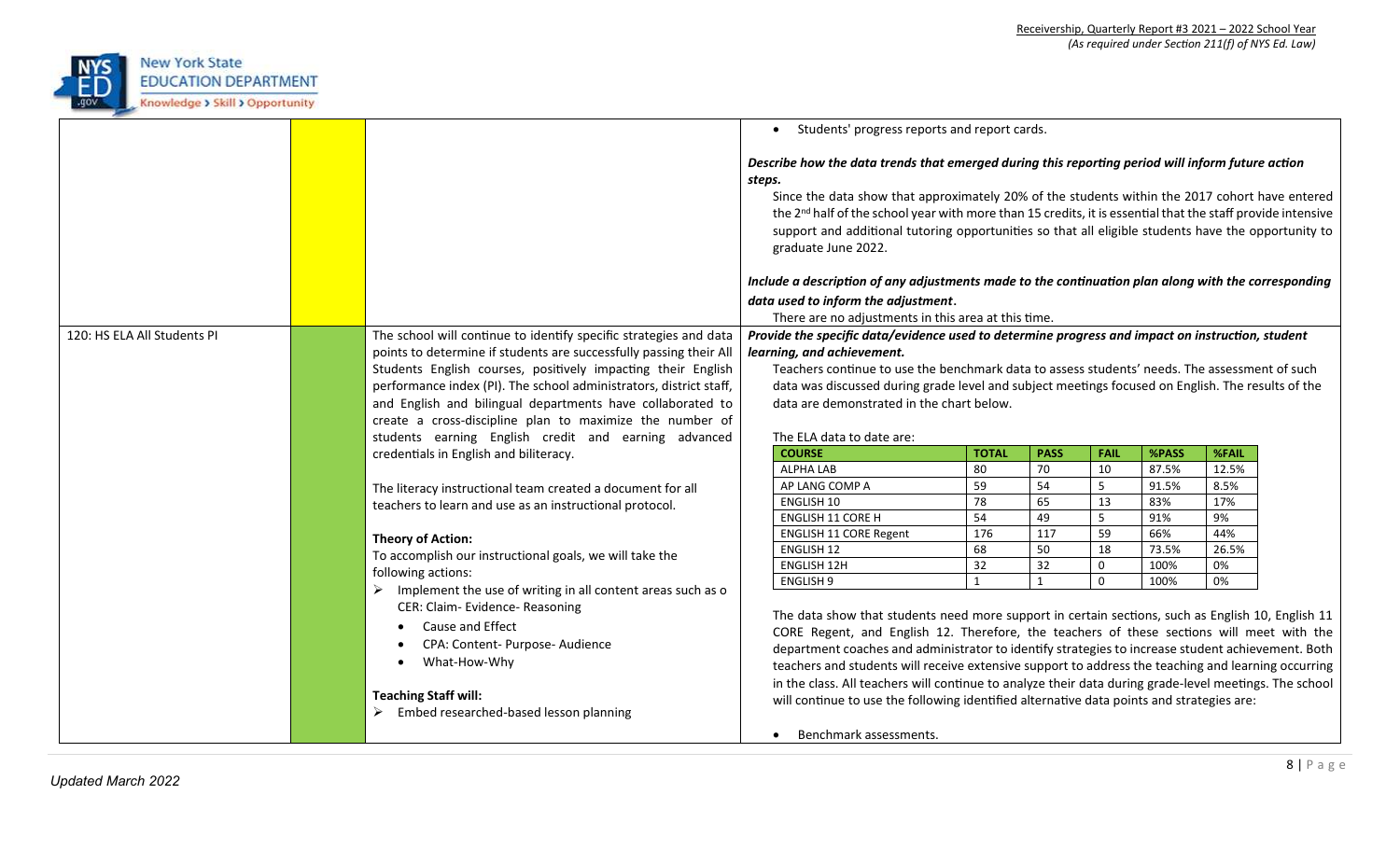

|                              | Participate in a professional learning Community to share<br>➤<br>effective strategies in writing.<br>Collaboratively analyze/ evaluate proficiency through the<br>➤<br>implementation of writing across content areas<br><b>Students will:</b><br>Be able to self-evaluate their path to proficiency<br>➤<br>Have their voice be empowered through their writing<br>➤<br>experiences<br>Become literate and meet college and career readiness<br>➤<br>standards.<br><b>Administration will:</b><br>$\triangleright$ Provide ongoing coaching support during the<br>implementation process across content areas<br>Give access to ongoing professional development to build<br>➤<br>school-wide capacity in writing.<br>Families will: Increase their partnership with the school and<br>learn how to support their child at home by<br>Ensuring their child/children attend school daily and report<br>➤<br>to school on time<br>$\triangleright$ Monitoring the progress of their child<br>Maintain open and consistent communication practices<br>with their child and teacher | End-of-unit examinations and quizzes.<br>$\bullet$<br>Students' classwork.<br>Responses to exit slips and homework assignments.<br>$\bullet$<br>Performance on Mock Regents questions.<br>Student engagement.<br>$\bullet$<br>Teacher and student attendance in class.<br>Describe how the data trends that emerged during this reporting period will inform future action<br>steps.<br>Teachers are presently embedding exit slips into the daily classroom experience so that students<br>have an opportunity to reflect on their learning. Students will take end-of-term tests, mock English<br>Regent's assessments, and benchmark assessments later in the term. Thus far, a review of the<br>strategies indicates that teachers effectively address most students' needs.<br>Include a description of any adjustments made to the continuation plan along with the corresponding<br>data used to inform the adjustment.<br>There are no adjustments in this area at this time. |  |  |  |  |  |  |
|------------------------------|-----------------------------------------------------------------------------------------------------------------------------------------------------------------------------------------------------------------------------------------------------------------------------------------------------------------------------------------------------------------------------------------------------------------------------------------------------------------------------------------------------------------------------------------------------------------------------------------------------------------------------------------------------------------------------------------------------------------------------------------------------------------------------------------------------------------------------------------------------------------------------------------------------------------------------------------------------------------------------------------------------------------------------------------------------------------------------------|---------------------------------------------------------------------------------------------------------------------------------------------------------------------------------------------------------------------------------------------------------------------------------------------------------------------------------------------------------------------------------------------------------------------------------------------------------------------------------------------------------------------------------------------------------------------------------------------------------------------------------------------------------------------------------------------------------------------------------------------------------------------------------------------------------------------------------------------------------------------------------------------------------------------------------------------------------------------------------------|--|--|--|--|--|--|
| 130: HS Math All Students PI | The school will continue to identify specific strategies and data<br>points to determine if students are successfully passing their<br>mathematics courses, positively impacting their All Students<br>Mathematics performance index (PI). The school administrators<br>and mathematics department staff have collaborated to create                                                                                                                                                                                                                                                                                                                                                                                                                                                                                                                                                                                                                                                                                                                                              | Provide the specific data/evidence used to determine progress and impact on instruction, student<br>learning, and achievement.<br>Teachers continue to use the benchmark data to assess students' needs. The assessment of such<br>data was discussed during grade level and subject meetings focused on mathematics. The results<br>of the data are demonstrated in the chart below.                                                                                                                                                                                                                                                                                                                                                                                                                                                                                                                                                                                                 |  |  |  |  |  |  |
|                              | increased advanced mathematics courses that will challenge<br>students and result in greater credentials. Since all mathematics                                                                                                                                                                                                                                                                                                                                                                                                                                                                                                                                                                                                                                                                                                                                                                                                                                                                                                                                                   | The mathematics data to date are:                                                                                                                                                                                                                                                                                                                                                                                                                                                                                                                                                                                                                                                                                                                                                                                                                                                                                                                                                     |  |  |  |  |  |  |
|                              | assessments other than Algebra 1 were canceled, the school                                                                                                                                                                                                                                                                                                                                                                                                                                                                                                                                                                                                                                                                                                                                                                                                                                                                                                                                                                                                                        | <b>TOTAL</b><br><b>COURSE</b><br><b>PASS</b><br><b>FAIL</b><br>%PASS<br>%FAIL                                                                                                                                                                                                                                                                                                                                                                                                                                                                                                                                                                                                                                                                                                                                                                                                                                                                                                         |  |  |  |  |  |  |
|                              | cannot determine summative NYSED data. Therefore, the school<br>identified alternative data points to determine if students                                                                                                                                                                                                                                                                                                                                                                                                                                                                                                                                                                                                                                                                                                                                                                                                                                                                                                                                                       | 8<br>ALGEBRA 1 CORE Regent<br>8<br>0<br>100%<br>0%                                                                                                                                                                                                                                                                                                                                                                                                                                                                                                                                                                                                                                                                                                                                                                                                                                                                                                                                    |  |  |  |  |  |  |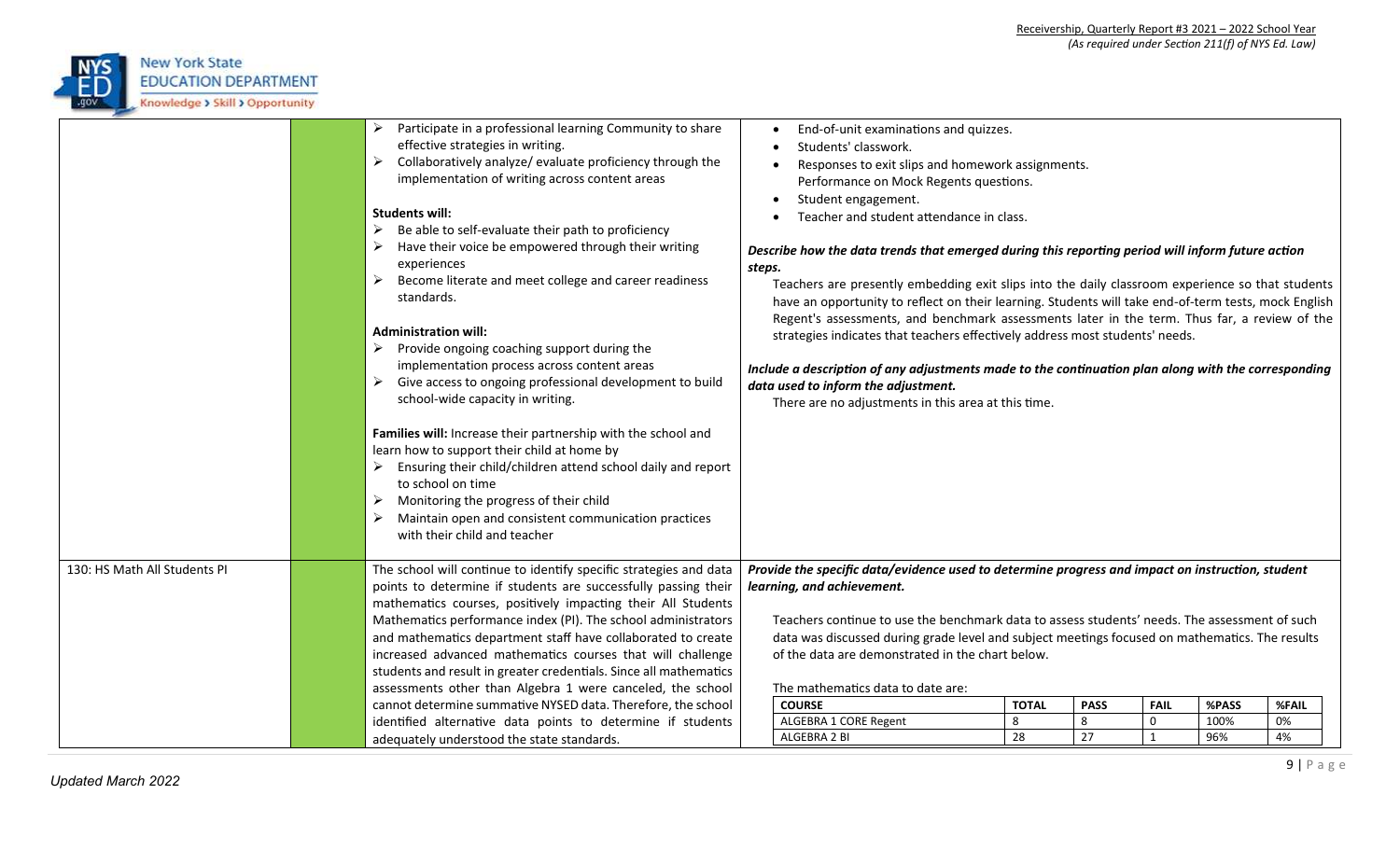

|                                                                             |                                                                                                                                                                                                                                                                         | ALGEBRA 2 CORE                                                                                                                                                                                                                                                                                                                                                                               | 85             | 71             | 14           | 83.5% | 16.5% |
|-----------------------------------------------------------------------------|-------------------------------------------------------------------------------------------------------------------------------------------------------------------------------------------------------------------------------------------------------------------------|----------------------------------------------------------------------------------------------------------------------------------------------------------------------------------------------------------------------------------------------------------------------------------------------------------------------------------------------------------------------------------------------|----------------|----------------|--------------|-------|-------|
|                                                                             |                                                                                                                                                                                                                                                                         | AP CALCULUS AB1                                                                                                                                                                                                                                                                                                                                                                              | 11             | 11             | $\mathbf 0$  | 100%  | 0%    |
|                                                                             |                                                                                                                                                                                                                                                                         | FOUNDATIONS OF GEOMETRY                                                                                                                                                                                                                                                                                                                                                                      | 342            | 215            | 127          | 63%   | 37%   |
|                                                                             |                                                                                                                                                                                                                                                                         | <b>GEOMETRY CORE Regent</b>                                                                                                                                                                                                                                                                                                                                                                  | $\overline{4}$ | $\overline{4}$ | $\mathbf{0}$ | 100%  | 0%    |
|                                                                             |                                                                                                                                                                                                                                                                         | The first semester data show that students need more support in certain sections, such as:<br>Algebra 2 CORE Regents, and<br>Foundations of Geometry.<br>Therefore, the teachers of these sections will meet with the department coaches and administrator                                                                                                                                   |                |                |              |       |       |
|                                                                             |                                                                                                                                                                                                                                                                         | to identify strategies to increase student achievement. Both teachers and students will receive<br>extensive support to address the teaching and learning occurring in the class. All teachers will<br>continue to analyze their data during grade-level meetings. The school will continue to use the<br>following identified alternative data points and strategies are:                   |                |                |              |       |       |
|                                                                             |                                                                                                                                                                                                                                                                         | Benchmark assessments.<br>End-of-unit examinations and quizzes.<br>Students' classwork.<br>Responses to exit slips and homework assignments.<br>Performance on Mock Regents questions.<br>Student engagement.<br>Teacher and student attendance in class.<br>Describe how the data trends that emerged during this reporting period will inform future action<br>steps.                      |                |                |              |       |       |
|                                                                             |                                                                                                                                                                                                                                                                         | Teachers are presently embedding exit slips into the daily classroom experience so that students<br>have an opportunity to reflect on their learning. Students will take end-of-term tests, mock<br>mathematics Regent's assessments, and benchmark assessments later in the term. Thus far, a review<br>of the strategies indicates that teachers effectively address most students' needs. |                |                |              |       |       |
|                                                                             |                                                                                                                                                                                                                                                                         | Include a description of any adjustments made to the continuation plan along with the corresponding<br>data used to inform the adjustment.<br>There are no adjustments in this area at this time.                                                                                                                                                                                            |                |                |              |       |       |
| 140: College, Career, and Civic<br>Readiness (CCCR) Index - All<br>Students | The school's goal is to maintain or exceed the 2017's cohort<br>CCCR performance index. Therefore, similar to tracking the 4-<br>year graduation rate, the school will use credit accumulation and<br>Regents' results data tracking sheets (via examinations or course | Provide the specific data/evidence used to determine progress and impact on instruction, student<br>learning, and achievement.                                                                                                                                                                                                                                                               |                |                |              |       |       |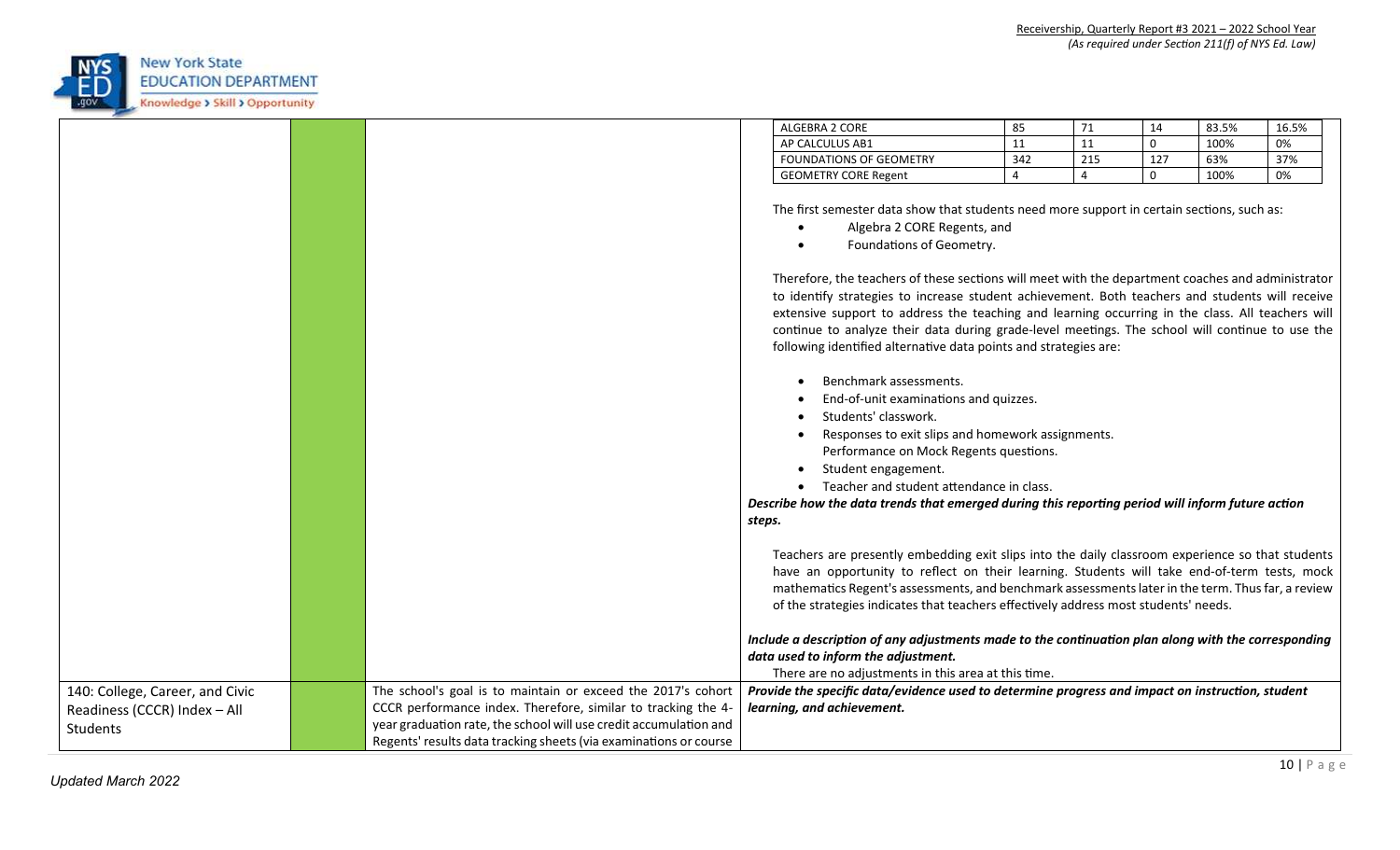

| pass rates) to determine students' progress towards earning<br>CCCR accreditation. The data will be collected at various levels in<br>the school. Teachers collect student-level data, department<br>chairs and assistant principals collect data at the department<br>level, and the school cabinet collects data at the school level. The<br>school staff will collect data for all core subjects and credit<br>accumulations. These data points and approaches to tracking<br>students' success assisted the school with meeting the<br>graduation rate goal during the 2021-2022 school year. | The school administrators and staff examined students' data points and strategies in September<br>2021. They have continued the practice during the second semester using the following CCCR<br>category:<br>• A data-guided, tiered student support system.<br>School leaders' and instructional coaches' observations of increased student engagement in<br>classes.<br>Ensuring more student diversity in courses.<br>Examining the number of students participating in work-based learning programs and<br>activities.<br>Continuous examination of students' achievement with disabilities and English Language<br>Learners in core content courses and Regents Examination.<br>The school collects and examines the three areas that demonstrate students' ability to graduate college<br>and career ready. The three areas are the Seal of biliteracy, AP and college-level courses, and CTE pass<br>rates. The data show<br>There are 41 students who will earn their Seal of Biliteracy<br>There are 524 students enrolled in AP and college-level courses<br>There are 375 students enrolled in CTE courses<br>Describe how the data trends that emerged during this reporting period will inform future action<br>steps.<br>The school examines credit accumulation and students' mock Regents' assessments aligned to the<br>CCCR index later in the term. That data create trends that reveal students' areas of proficiency and |
|---------------------------------------------------------------------------------------------------------------------------------------------------------------------------------------------------------------------------------------------------------------------------------------------------------------------------------------------------------------------------------------------------------------------------------------------------------------------------------------------------------------------------------------------------------------------------------------------------|-----------------------------------------------------------------------------------------------------------------------------------------------------------------------------------------------------------------------------------------------------------------------------------------------------------------------------------------------------------------------------------------------------------------------------------------------------------------------------------------------------------------------------------------------------------------------------------------------------------------------------------------------------------------------------------------------------------------------------------------------------------------------------------------------------------------------------------------------------------------------------------------------------------------------------------------------------------------------------------------------------------------------------------------------------------------------------------------------------------------------------------------------------------------------------------------------------------------------------------------------------------------------------------------------------------------------------------------------------------------------------------------------------------------------------------------------|
|                                                                                                                                                                                                                                                                                                                                                                                                                                                                                                                                                                                                   | need. The school formed partnerships and programs to further succeed in students' achievement<br>with CCCR. The following organizations are assisting the students in various ways:                                                                                                                                                                                                                                                                                                                                                                                                                                                                                                                                                                                                                                                                                                                                                                                                                                                                                                                                                                                                                                                                                                                                                                                                                                                           |
|                                                                                                                                                                                                                                                                                                                                                                                                                                                                                                                                                                                                   | Northwell<br>10 <sup>th</sup> -grade students receive academic and<br><b>STEAM Academy:</b><br>Timeline $-9$ <sup>th</sup> -grade: Introduction<br>career support, mentorship, college prep,<br>Community                                                                                                                                                                                                                                                                                                                                                                                                                                                                                                                                                                                                                                                                                                                                                                                                                                                                                                                                                                                                                                                                                                                                                                                                                                     |
|                                                                                                                                                                                                                                                                                                                                                                                                                                                                                                                                                                                                   | to program, 10 <sup>th</sup> -grade: Admitted<br>financial support, connections to<br>Scholars                                                                                                                                                                                                                                                                                                                                                                                                                                                                                                                                                                                                                                                                                                                                                                                                                                                                                                                                                                                                                                                                                                                                                                                                                                                                                                                                                |
|                                                                                                                                                                                                                                                                                                                                                                                                                                                                                                                                                                                                   | to program / $11th$ -grade:<br>Northwell<br>Programs,<br>Program:<br>scholarship                                                                                                                                                                                                                                                                                                                                                                                                                                                                                                                                                                                                                                                                                                                                                                                                                                                                                                                                                                                                                                                                                                                                                                                                                                                                                                                                                              |
|                                                                                                                                                                                                                                                                                                                                                                                                                                                                                                                                                                                                   | opportunities, and career opportunities<br>Mentoring, career exploration,                                                                                                                                                                                                                                                                                                                                                                                                                                                                                                                                                                                                                                                                                                                                                                                                                                                                                                                                                                                                                                                                                                                                                                                                                                                                                                                                                                     |
|                                                                                                                                                                                                                                                                                                                                                                                                                                                                                                                                                                                                   | preparation for college entrance<br>NYITCOM Mini-<br>Students from various hospitals will visit<br>exams / 12 <sup>th</sup> -grade: College or<br>the school, teach mini-lessons and give<br>Medical School:                                                                                                                                                                                                                                                                                                                                                                                                                                                                                                                                                                                                                                                                                                                                                                                                                                                                                                                                                                                                                                                                                                                                                                                                                                  |
|                                                                                                                                                                                                                                                                                                                                                                                                                                                                                                                                                                                                   |                                                                                                                                                                                                                                                                                                                                                                                                                                                                                                                                                                                                                                                                                                                                                                                                                                                                                                                                                                                                                                                                                                                                                                                                                                                                                                                                                                                                                                               |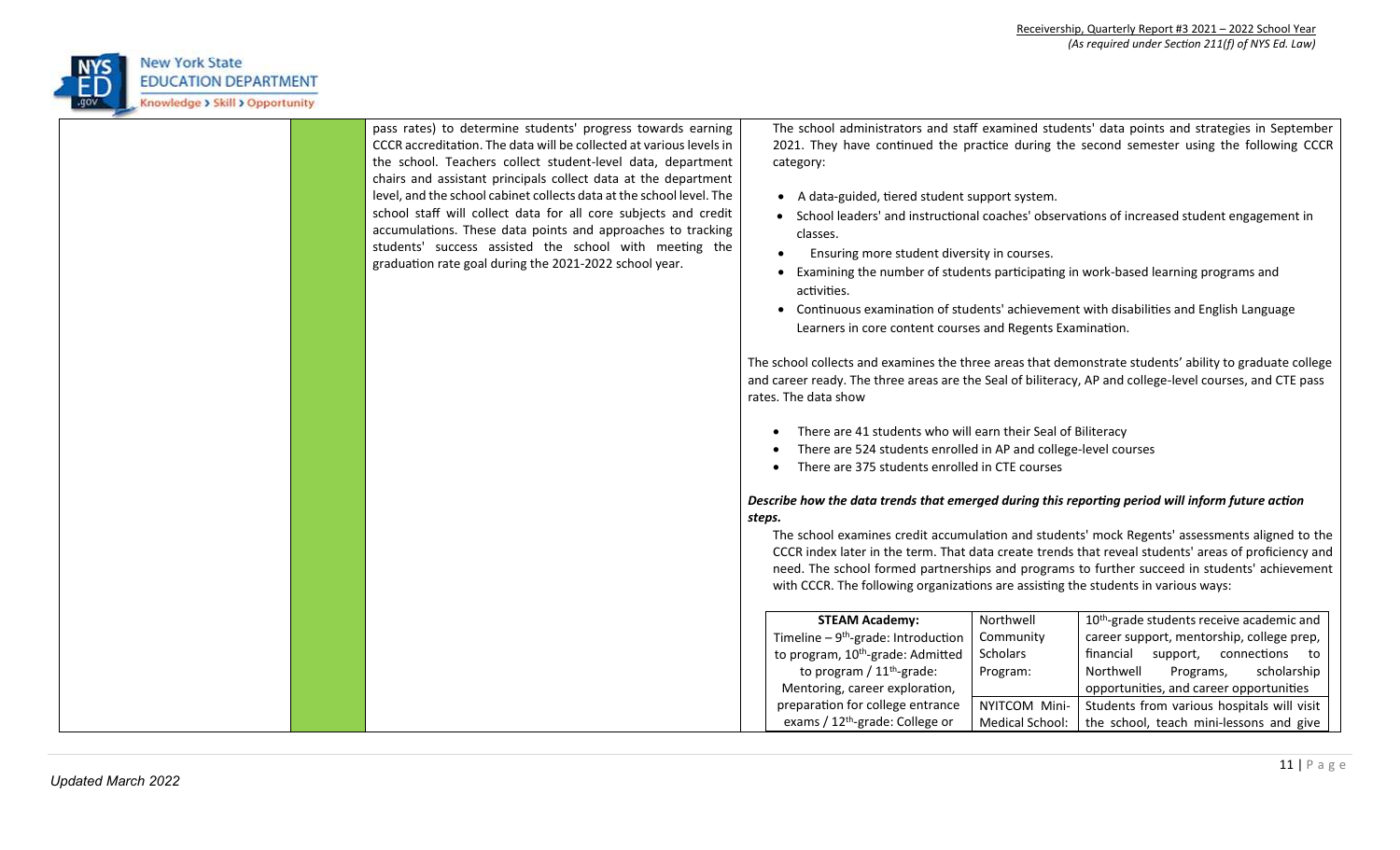

|  |                          | certificate program selection and<br>application / College - Certificate<br>Program: Scholarships,<br>mentoring, academic success<br>services / Graduation:<br>Internships, shadowing and<br>employment opportunities | <b>Medical Careers</b><br>Day<br>E-Gaming<br>Federation                                   | presentations on medical school topics for<br>the high school level.<br>Students will have the opportunity to<br>speak with employees from Northwell<br>Community<br>EGF and Hempstead HS staff are working<br>together to get E-gaming equipment for<br>students. |  |
|--|--------------------------|-----------------------------------------------------------------------------------------------------------------------------------------------------------------------------------------------------------------------|-------------------------------------------------------------------------------------------|--------------------------------------------------------------------------------------------------------------------------------------------------------------------------------------------------------------------------------------------------------------------|--|
|  | meetings                 | 25 Identified staff members to<br>lead department and program                                                                                                                                                         | Various<br>Staff<br>Members<br>Professional                                               | The staff members regularly meet with<br>each other and their department/staff<br>team members to identify the support<br>given to students.<br>Teachers participate in extended                                                                                   |  |
|  | International<br>Schools | <b>Extended Wednesdays</b><br>The dept<br>operates under                                                                                                                                                              |                                                                                           | Wednesday sessions in various<br>departments and subjects.<br><b>SLC Guiding</b><br><b>SLC Essential Components</b><br><b>Principles</b>                                                                                                                           |  |
|  |                          | four pillars that<br>guide teachers'<br>instruction, and<br>response to<br>data and<br>students'<br>needs.                                                                                                            | Pillar 1<br>Teacher<br>Teams &<br>Small<br>Learning<br>Communities                        | Distributed leadership<br>Collaborative work time<br>Manageable number of<br>students (25-35 students<br>per classroom)<br>Access to real-time data<br>$\bullet$<br>about shared students'<br>Early Warning Indicators                                             |  |
|  |                          |                                                                                                                                                                                                                       | Pillar <sub>2</sub><br>Curriculum &<br>Instruction<br>with<br>Professional<br>Development | Common instructional core<br>Acceleration opportunities<br>to keep students on-track<br>Job-embedded<br>$\bullet$<br>professional development<br>Math and English<br>instructional coaches                                                                         |  |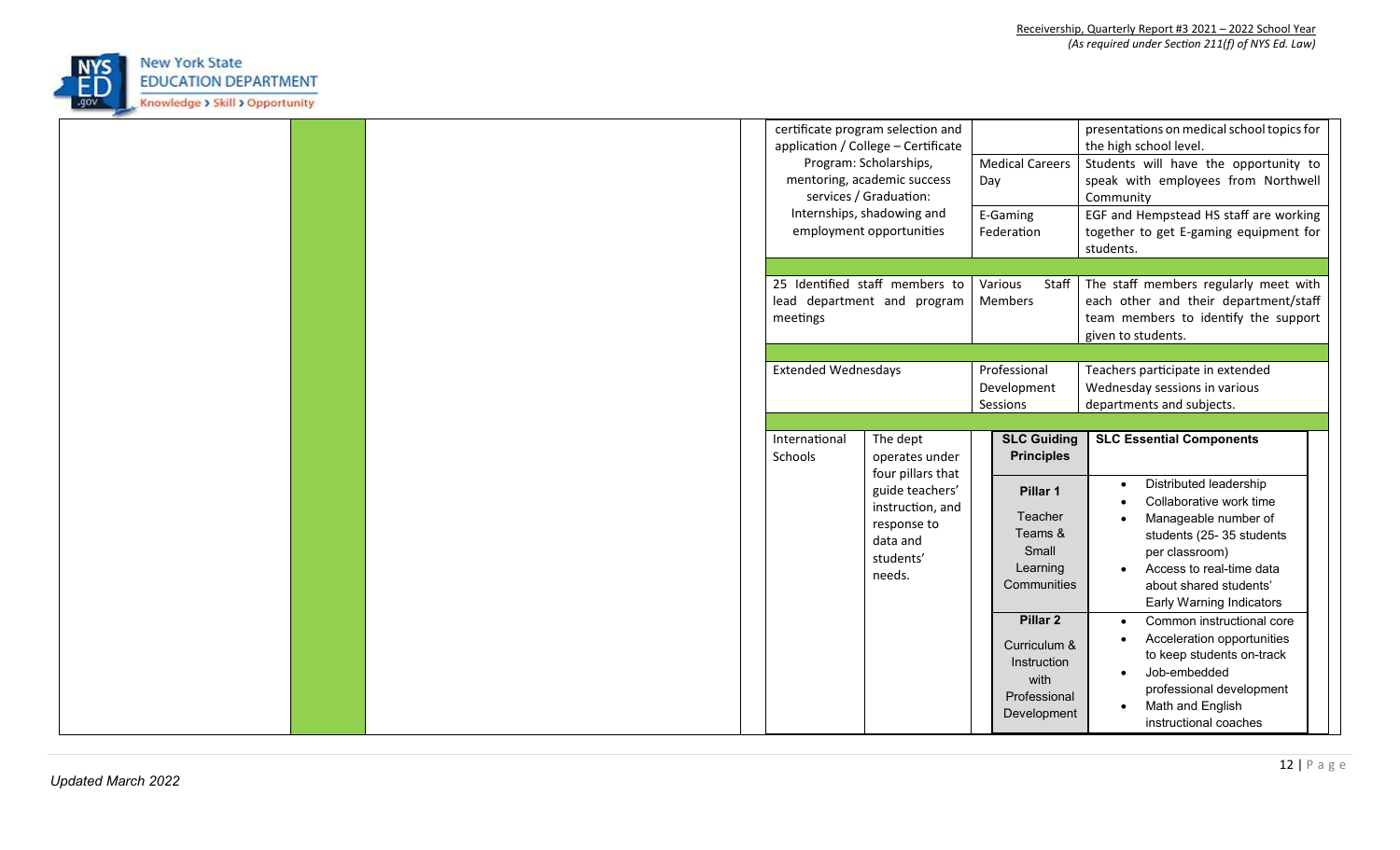

|  |                                            | Professional learning<br>$\bullet$<br>community<br>Professional development<br>$\bullet$<br>linked to instructional<br>practice<br>Data-guided, tiered student<br>$\bullet$<br>support system                                                                                                                                                                                                         |
|--|--------------------------------------------|-------------------------------------------------------------------------------------------------------------------------------------------------------------------------------------------------------------------------------------------------------------------------------------------------------------------------------------------------------------------------------------------------------|
|  | Pillar 3<br>Tiered<br>Student<br>Supports  | Attendance Initiatives<br>$\bullet$<br>Positive behavior &<br>college-going culture<br>incentives<br>Student resiliency<br>$\bullet$<br>emphasis<br>Expanded teacher<br>$\bullet$<br>roles/second shift of<br>adults<br>Parent/community<br>$\bullet$<br>involvement<br>Coordination of<br>$\bullet$<br>partnerships<br>Case management<br>$\bullet$<br>Data-guided, tiered student<br>support system |
|  | Pillar 4<br>Can-Do<br>Culture &<br>Climate | Supportive school<br>$\bullet$<br>environment with clear<br>pathways to success<br>Highly engaging and<br>$\bullet$<br>relevant learning<br>experiences<br>Formal vehicles for student<br>$\bullet$<br>and teacher voice<br>Initiatives to recognize<br>$\bullet$<br>student progress and<br>teacher accomplishments<br>Data-guided, tiered student<br>$\bullet$<br>support system                    |

┯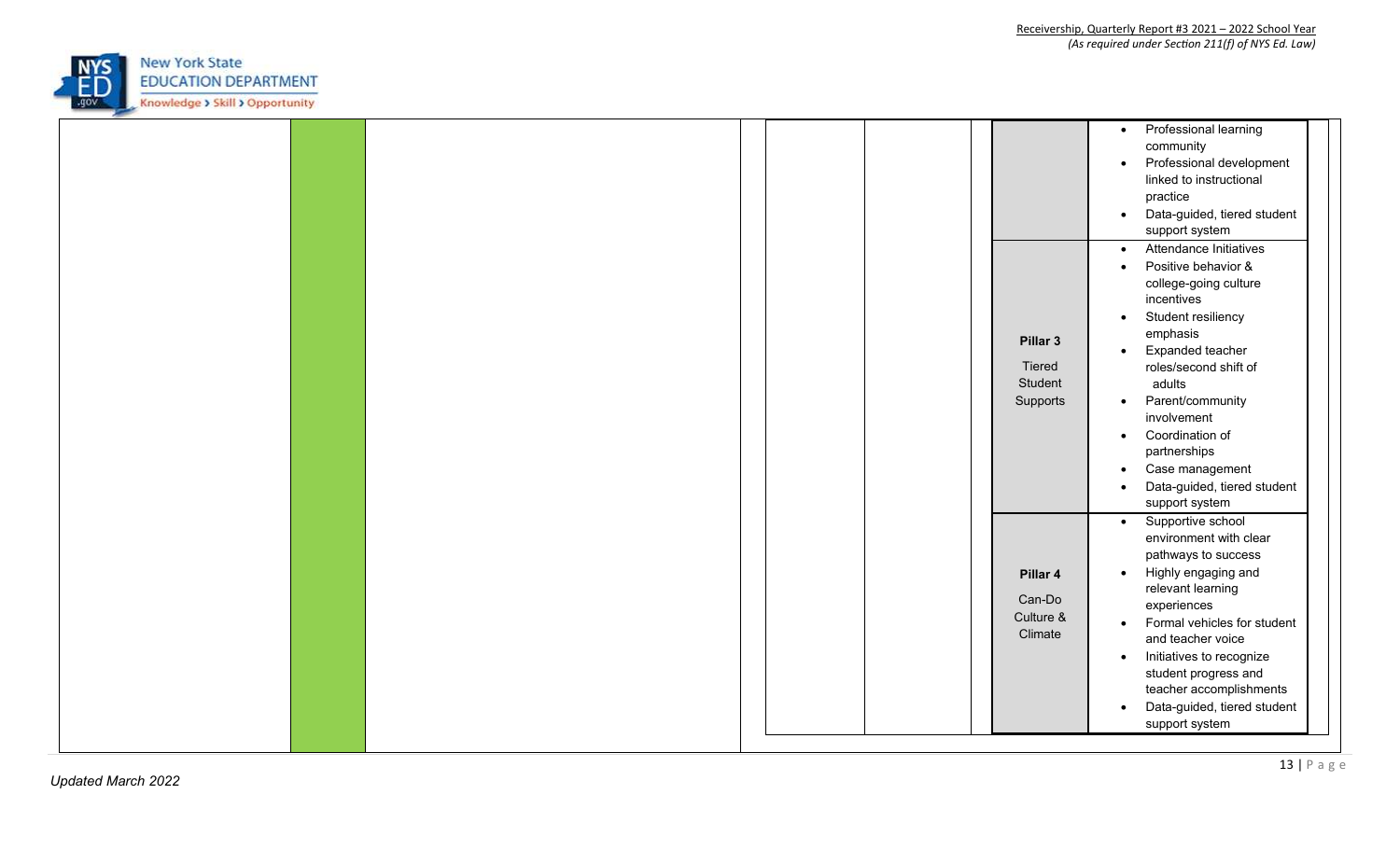

| 170: HS Chronic Absenteeism - All | The school continues to address students' attendance issues.                                                                       |                                                                                                                                                                                                                                                                                                                                                                                                                                                                                                                                                           | data used to inform the adjustment.<br>There are no adjustments in this area. |               | Include a description of any adjustments made to the continuation plan along with the corresponding<br>Provide the specific data/evidence used to determine progress and impact on instruction, student  |  |
|-----------------------------------|------------------------------------------------------------------------------------------------------------------------------------|-----------------------------------------------------------------------------------------------------------------------------------------------------------------------------------------------------------------------------------------------------------------------------------------------------------------------------------------------------------------------------------------------------------------------------------------------------------------------------------------------------------------------------------------------------------|-------------------------------------------------------------------------------|---------------|----------------------------------------------------------------------------------------------------------------------------------------------------------------------------------------------------------|--|
| Students                          | Three is a team of counselors, administrators, and other support<br>staff and partners who work to reach out to students and their |                                                                                                                                                                                                                                                                                                                                                                                                                                                                                                                                                           | learning, and achievement.                                                    |               | The team's efforts have yielded a current average daily attendance of 77.4% to date. This                                                                                                                |  |
|                                   | families when a student is absent for a couple of days. The                                                                        |                                                                                                                                                                                                                                                                                                                                                                                                                                                                                                                                                           |                                                                               |               | attendance is significantly lower than anticipated but aligns with the struggles many students are                                                                                                       |  |
|                                   | strategy continues to include regular team meetings to discuss                                                                     |                                                                                                                                                                                                                                                                                                                                                                                                                                                                                                                                                           |                                                                               |               | experiencing returning to in-person learning. The data for students' attendance that the team used                                                                                                       |  |
|                                   | attendance concerns and follow-up results. The team also                                                                           |                                                                                                                                                                                                                                                                                                                                                                                                                                                                                                                                                           | to create support plans is as follows:                                        |               |                                                                                                                                                                                                          |  |
|                                   | discusses the next steps to provide students and their families                                                                    |                                                                                                                                                                                                                                                                                                                                                                                                                                                                                                                                                           | <b>Students</b>                                                               | # of Students | 4/2022 % of Chronically Absent                                                                                                                                                                           |  |
|                                   | the support necessary to improve the students' overall                                                                             |                                                                                                                                                                                                                                                                                                                                                                                                                                                                                                                                                           |                                                                               |               | <b>Students</b>                                                                                                                                                                                          |  |
|                                   | attendance issues.                                                                                                                 |                                                                                                                                                                                                                                                                                                                                                                                                                                                                                                                                                           | <b>All students</b>                                                           | 1,086         | 53%                                                                                                                                                                                                      |  |
|                                   |                                                                                                                                    |                                                                                                                                                                                                                                                                                                                                                                                                                                                                                                                                                           | <b>Black</b>                                                                  | 369           | 65%                                                                                                                                                                                                      |  |
|                                   |                                                                                                                                    |                                                                                                                                                                                                                                                                                                                                                                                                                                                                                                                                                           | <b>Hispanic</b>                                                               | 1265          | 57%                                                                                                                                                                                                      |  |
|                                   |                                                                                                                                    |                                                                                                                                                                                                                                                                                                                                                                                                                                                                                                                                                           | <b>SWD</b>                                                                    | 170           | 56%                                                                                                                                                                                                      |  |
|                                   |                                                                                                                                    |                                                                                                                                                                                                                                                                                                                                                                                                                                                                                                                                                           | <b>ED</b>                                                                     | 1266          | 59%                                                                                                                                                                                                      |  |
|                                   |                                                                                                                                    |                                                                                                                                                                                                                                                                                                                                                                                                                                                                                                                                                           | <b>ELLs</b>                                                                   | 742           | 61%                                                                                                                                                                                                      |  |
|                                   |                                                                                                                                    | Students continue to receive the following support from the attendance and student support<br>teams:<br>Review of daily log-in to classes.<br>Creation of a feedback loop with students and families,<br>Examining the collaboration with community-based organizations to address students' and<br>families' food and shelter insecurities,<br>Analyzing the total assignments students complete and submit (including those attending and<br>not attending daily classes), and<br>Providing teachers feedback about the impact of the support provided. |                                                                               |               |                                                                                                                                                                                                          |  |
|                                   |                                                                                                                                    | Describe how the data trends that emerged during this reporting period will inform future action<br>steps.<br>The trend for this data point has shed light on the team's impact on increasing attendance. The team                                                                                                                                                                                                                                                                                                                                        |                                                                               |               |                                                                                                                                                                                                          |  |
|                                   |                                                                                                                                    |                                                                                                                                                                                                                                                                                                                                                                                                                                                                                                                                                           | school incentives that may help to encourage students' attendance.            |               | will continue to meet to discuss additional support to offer students and their families. Additionally,<br>the team is discussing other types of partnerships with community-based organizations and in- |  |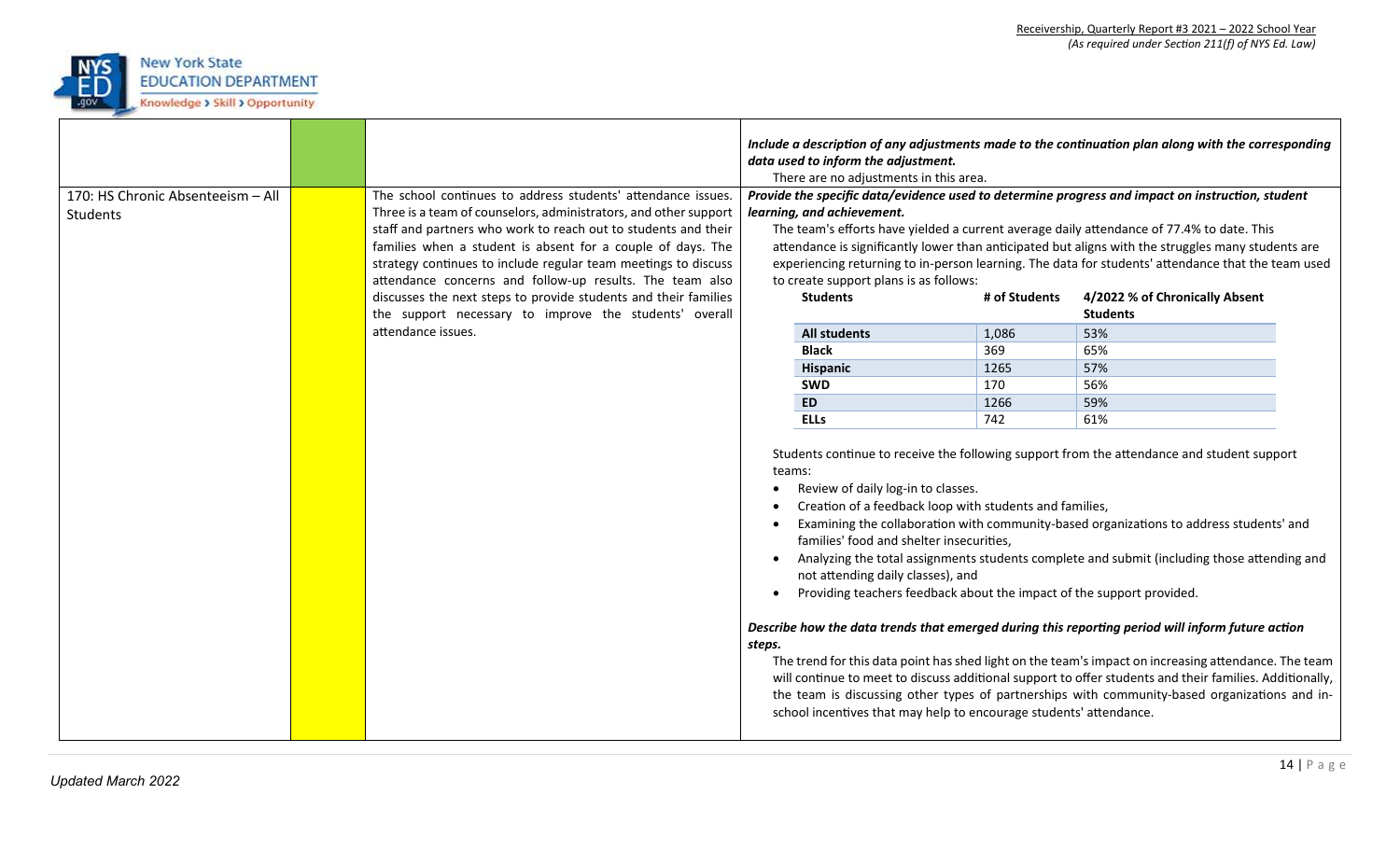

|                                 |                                                                                                                                                                                                                                                                                                                                                                                                   | Include a description of any adjustments made to the continuation plan along with the corresponding<br>data used to inform the adjustment.<br>There are no adjustments made in this area at this time. |                                                                                                                                                                                                                                                                                                                                                                                                                                                                                                                                                                                                                                                                                                                                                                                                                                                                                                                                                                                                                                                                                                                                                                                                                                                           |                                                                            |                                                                                                    |                                                                                                                            |                                                                                    |                                                                             |  |
|---------------------------------|---------------------------------------------------------------------------------------------------------------------------------------------------------------------------------------------------------------------------------------------------------------------------------------------------------------------------------------------------------------------------------------------------|--------------------------------------------------------------------------------------------------------------------------------------------------------------------------------------------------------|-----------------------------------------------------------------------------------------------------------------------------------------------------------------------------------------------------------------------------------------------------------------------------------------------------------------------------------------------------------------------------------------------------------------------------------------------------------------------------------------------------------------------------------------------------------------------------------------------------------------------------------------------------------------------------------------------------------------------------------------------------------------------------------------------------------------------------------------------------------------------------------------------------------------------------------------------------------------------------------------------------------------------------------------------------------------------------------------------------------------------------------------------------------------------------------------------------------------------------------------------------------|----------------------------------------------------------------------------|----------------------------------------------------------------------------------------------------|----------------------------------------------------------------------------------------------------------------------------|------------------------------------------------------------------------------------|-----------------------------------------------------------------------------|--|
| 230: HS Science All Students PI | The school will continue to identify specific strategies and data<br>points to determine if students are successfully passing their All<br>Students Science courses, positively impacting their science<br>performance index (PI). The school administrators and staff have<br>collaborated to create supports that ensure students<br>successfully pass their science courses and obtain credit. |                                                                                                                                                                                                        | Provide the specific data/evidence used to determine progress and impact on instruction, student<br>learning, and achievement.<br>Teachers continue to use the benchmark data to assess students' needs. The assessment of such<br>data was discussed during grade level and subject meetings focused on science. The results of the<br>data are demonstrated in the chart below.<br><b>COURSE</b><br>AP ENVIRON SCIENCE A<br><b>CHEMISTRY H</b><br><b>CHEMISTRY R</b><br><b>EARTH SCIENCE R</b><br><b>EARTH SCIENCE R-BI</b><br>LIVING ENVIRON H<br>LIVING ENVIRON R<br>LIVING ENVIRON R-BI<br>MARINE BIO & OCEAN<br><b>PHYSICS R</b><br>The data show that students need more support in certain sections, such as Chemistry H, Chemistry<br>Regents, Living Environment Regents, Marine Biology & Ocean, and Physics Regents. Therefore, the<br>teachers of these sections will meet with the department coaches and administrator to identify<br>strategies to increase student achievement. Both teachers and students will receive extensive<br>support to address the teaching and learning occurring in the class. All teachers will continue to<br>analyze their data during grade-level meetings. The school will continue to use the following | <b>TOTAL</b><br>8<br>76<br>25<br>232<br>52<br>22<br>61<br>20<br>131<br>155 | <b>PASS</b><br>8<br>51<br>18<br>$\overline{212}$<br>45<br>22<br>$\overline{37}$<br>20<br>89<br>108 | <b>FAIL</b><br>$\mathbf 0$<br>25<br>$7^{\circ}$<br>$\overline{20}$<br>$\overline{7}$<br>$\mathbf 0$<br>24<br>0<br>42<br>47 | %PASS<br>100%<br>67%<br>72%<br>91%<br>86.5%<br>100%<br>60.7%<br>100%<br>68%<br>70% | %FAIL<br>0%<br>33%<br>28%<br>9%<br>13.5%<br>0%<br>39.3%<br>0%<br>32%<br>30% |  |
|                                 |                                                                                                                                                                                                                                                                                                                                                                                                   |                                                                                                                                                                                                        | identified alternative data points and strategies are:<br>Benchmark assessments.<br>End-of-unit examinations and quizzes.<br>Students' classwork.<br>Responses to exit slips and homework assignments.<br>Performance on Mock Regents questions.<br>Student engagement.<br>Teacher and student attendance in class.                                                                                                                                                                                                                                                                                                                                                                                                                                                                                                                                                                                                                                                                                                                                                                                                                                                                                                                                       |                                                                            |                                                                                                    |                                                                                                                            |                                                                                    |                                                                             |  |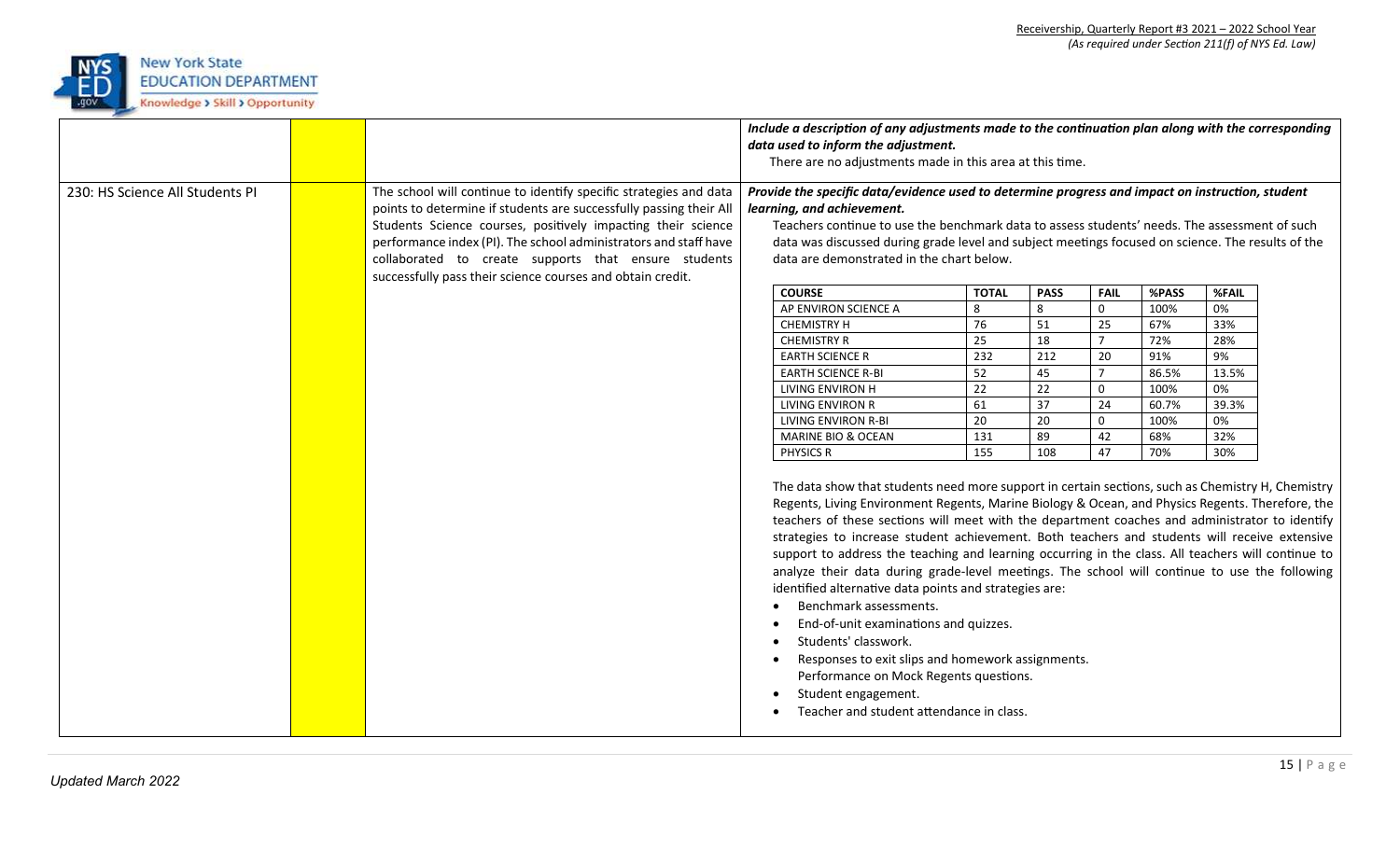

|                                     |                                                                    | steps. | Describe how the data trends that emerged during this reporting period will inform future action<br>Teachers are presently embedding exit slips into the daily classroom experience so that students<br>have an opportunity to reflect on their learning. Students will take end-of-term tests, mock science<br>Regent's assessments, and benchmark assessments later in the term. Thus far, a review of the<br>strategies indicates that most students' needs are being effectively addressed.<br>Include a description of any adjustments made to the continuation plan along with the corresponding<br>data used to inform the adjustment.<br>There are no adjustments in this area at this time. |                |                |                            |            |           |  |
|-------------------------------------|--------------------------------------------------------------------|--------|------------------------------------------------------------------------------------------------------------------------------------------------------------------------------------------------------------------------------------------------------------------------------------------------------------------------------------------------------------------------------------------------------------------------------------------------------------------------------------------------------------------------------------------------------------------------------------------------------------------------------------------------------------------------------------------------------|----------------|----------------|----------------------------|------------|-----------|--|
| 240: HS Social Studies All Students | During the pandemic, NYSED announced that one Social Studies       |        | Provide the specific data/evidence used to determine progress and impact on instruction, student                                                                                                                                                                                                                                                                                                                                                                                                                                                                                                                                                                                                     |                |                |                            |            |           |  |
| <b>PI</b>                           | Regents Examination would be administered in June 2021.            |        | learning, and achievement.                                                                                                                                                                                                                                                                                                                                                                                                                                                                                                                                                                                                                                                                           |                |                |                            |            |           |  |
|                                     | Therefore, the school identified alternative data points to        |        | Since students need to pass the social studies Regents and courses to count positively towards the                                                                                                                                                                                                                                                                                                                                                                                                                                                                                                                                                                                                   |                |                |                            |            |           |  |
|                                     | determine if students successfully passed their science courses    |        | school's performance data, monitoring students' data is imperative. Therefore, the school will                                                                                                                                                                                                                                                                                                                                                                                                                                                                                                                                                                                                       |                |                |                            |            |           |  |
|                                     | and obtained credit. The school will continue to identify specific |        | continue using alternative data points to determine if students successfully pass their social studies                                                                                                                                                                                                                                                                                                                                                                                                                                                                                                                                                                                               |                |                |                            |            |           |  |
|                                     | strategies and data points to determine if students are            |        | courses and obtain credit.                                                                                                                                                                                                                                                                                                                                                                                                                                                                                                                                                                                                                                                                           |                |                |                            |            |           |  |
|                                     | successfully passing their All Students Social Studies courses,    |        |                                                                                                                                                                                                                                                                                                                                                                                                                                                                                                                                                                                                                                                                                                      |                |                |                            |            |           |  |
|                                     | positively impacting their social studies performance index (PI).  |        | <b>COURSE</b>                                                                                                                                                                                                                                                                                                                                                                                                                                                                                                                                                                                                                                                                                        | <b>TOTAL</b>   | <b>PASS</b>    | <b>FAIL</b>                | %PASS      | %FAIL     |  |
|                                     | The school administrators and staff have collaborated to create    |        | AP GOVERNMENT&POLITICS A                                                                                                                                                                                                                                                                                                                                                                                                                                                                                                                                                                                                                                                                             | 11             | 10             | $\mathbf{1}$               | 91%        | 9%        |  |
|                                     | supports that ensure students successfully pass their social       |        | AP HUMAN GEOGRAPHY A                                                                                                                                                                                                                                                                                                                                                                                                                                                                                                                                                                                                                                                                                 | 17             | 17             | $\mathbf 0$                | 100%       | 0%        |  |
|                                     | studies courses and obtain credit.                                 |        | AP US HISTORY GOV A<br><b>CIVIL LAW</b>                                                                                                                                                                                                                                                                                                                                                                                                                                                                                                                                                                                                                                                              | 11<br>55       | 9<br>51        | $\overline{2}$<br>$\Delta$ | 82%<br>93% | 18%<br>7% |  |
|                                     |                                                                    |        | <b>CRIMINAL LAW</b>                                                                                                                                                                                                                                                                                                                                                                                                                                                                                                                                                                                                                                                                                  | 95             | 65             | 30                         | 68%        | 32%       |  |
|                                     |                                                                    |        | <b>CRIMINAL LAW Bilingual</b>                                                                                                                                                                                                                                                                                                                                                                                                                                                                                                                                                                                                                                                                        | 59             | 41             | 19                         | 69%        | 31%       |  |
|                                     |                                                                    |        | <b>GLBL HIST GEO 1R</b>                                                                                                                                                                                                                                                                                                                                                                                                                                                                                                                                                                                                                                                                              | 160            | 120            | 40                         | 75%        | 25%       |  |
|                                     |                                                                    |        | <b>GLOBAL HIST 1H</b>                                                                                                                                                                                                                                                                                                                                                                                                                                                                                                                                                                                                                                                                                | 100            | 94             | 6                          | 94%        | 6%        |  |
|                                     |                                                                    |        | <b>GLOBAL HIST GEO 1 Bilingual</b>                                                                                                                                                                                                                                                                                                                                                                                                                                                                                                                                                                                                                                                                   | 160            | 107            | 53                         | 67%        | 33%       |  |
|                                     |                                                                    |        | <b>GLOBAL HIST GEO 2R</b>                                                                                                                                                                                                                                                                                                                                                                                                                                                                                                                                                                                                                                                                            | 39             | 31             | 8                          | 79%        | 21%       |  |
|                                     |                                                                    |        | <b>GLOBAL HIST GEO 2R Bilingual</b>                                                                                                                                                                                                                                                                                                                                                                                                                                                                                                                                                                                                                                                                  | 4 (1 std. ex.) | $\overline{3}$ | $\Omega$                   | 100%       | 0%        |  |
|                                     |                                                                    |        | <b>HUMANITES Bilingual</b>                                                                                                                                                                                                                                                                                                                                                                                                                                                                                                                                                                                                                                                                           | 30             | 27             | $\overline{3}$             | 90%        | 10%       |  |
|                                     |                                                                    |        | HUMANITIES                                                                                                                                                                                                                                                                                                                                                                                                                                                                                                                                                                                                                                                                                           | 98             | 64             | 31                         | 65%        | 35%       |  |
|                                     |                                                                    |        | <b>HUMANITIES H</b>                                                                                                                                                                                                                                                                                                                                                                                                                                                                                                                                                                                                                                                                                  | 67             | 63             | $\overline{4}$             | 94%        | 6%        |  |
|                                     |                                                                    |        | PART IN GOV                                                                                                                                                                                                                                                                                                                                                                                                                                                                                                                                                                                                                                                                                          | 117            | 98             | 19                         | 84%        | 16%       |  |
|                                     |                                                                    |        | PART IN GOV Bilingual                                                                                                                                                                                                                                                                                                                                                                                                                                                                                                                                                                                                                                                                                | 14             | 11             | $\overline{3}$             | 78.5%      | 21.5%     |  |
|                                     |                                                                    |        | US HISTORY GOV R<br>US HISTORY GOV R Bilingual                                                                                                                                                                                                                                                                                                                                                                                                                                                                                                                                                                                                                                                       | 26<br>30       | 20<br>29       | 6                          | 77%<br>97% | 33%<br>3% |  |
|                                     |                                                                    |        |                                                                                                                                                                                                                                                                                                                                                                                                                                                                                                                                                                                                                                                                                                      |                |                |                            |            |           |  |
|                                     |                                                                    |        |                                                                                                                                                                                                                                                                                                                                                                                                                                                                                                                                                                                                                                                                                                      |                |                |                            |            |           |  |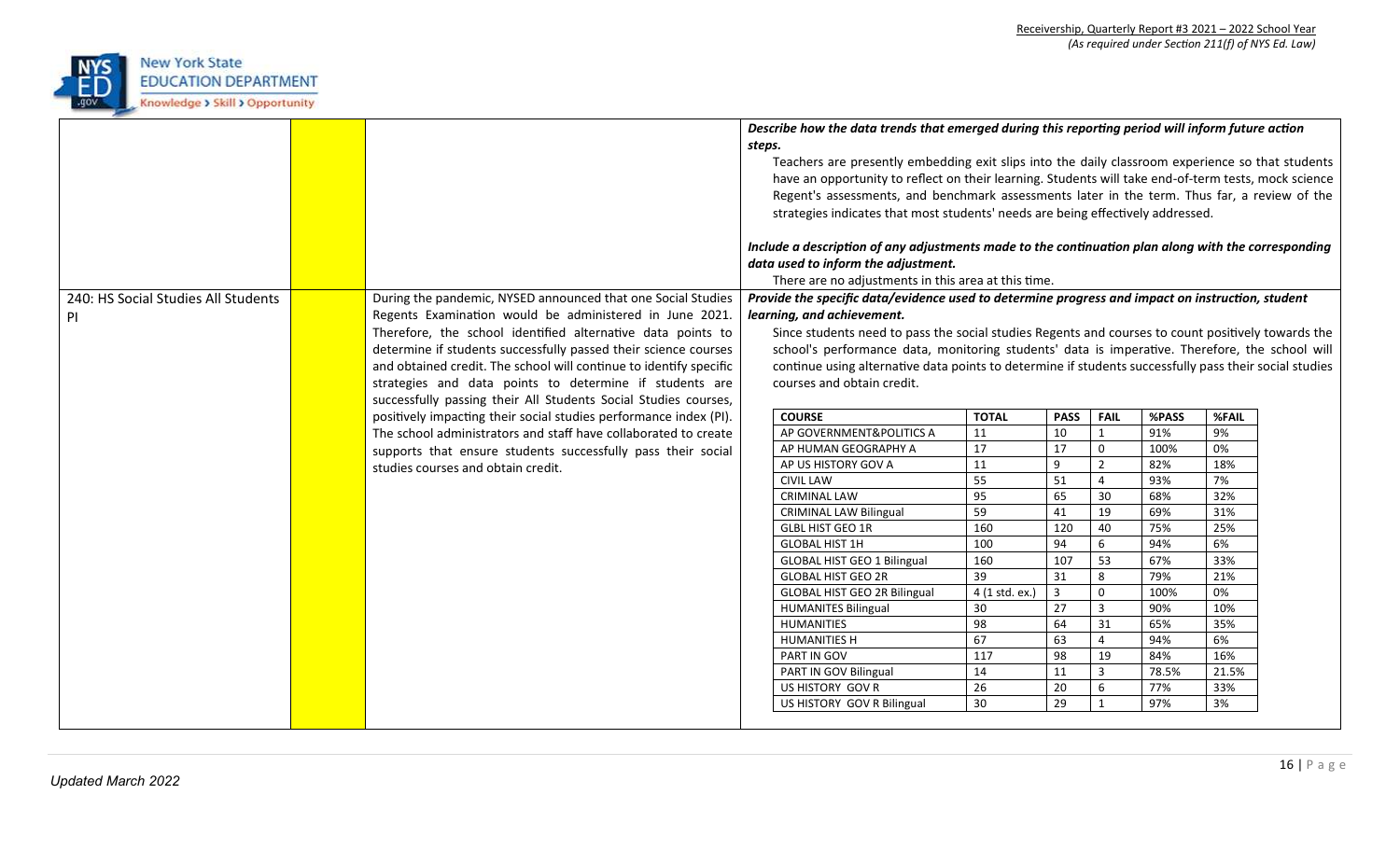

|                               |                                                                      | steps. | are:<br>Coursework.<br>Mock Regents questions.<br>The teacher made assessments and homework.<br>Mid-term progress reports.<br>assignments.<br>data used to inform the adjustment.<br>There are no adjustments in this area. | The data show that students need more support in certain sections, such as Criminal Law, AP US<br>History, Criminal Law, Criminal Law Bilingual, Global History Geography 1R, Global History<br>Geography 1 Bilingual, Humanities, Part in Government, Participate in Government Bilingual, and US<br>History Government Regents. Therefore, the teachers of these sections will meet with the<br>department coaches and administrator to identify strategies to increase student achievement. Both<br>teachers and students will receive extensive support to address the teaching and learning occurring<br>in the class. All teachers will continue to analyze their data during grade-level meetings. These data<br>Baseline and benchmark assessments from Right Reasons Technology and the Castle Learning<br>Grades for projects that foster students' use of document-based information.<br>Scores for evidence-based essays and constructed-response assignments.<br>Describe how the data trends that emerged during this reporting period will inform future action<br>Teachers are presently embedding exit slips into the daily classroom experience so that students<br>have an opportunity to reflect on their learning. Students will take end-of-term tests, mock Social<br>Studies Regent's assessments, and benchmark assessments later in the term. Thus far, a review of<br>the strategies indicates that students' needs are being effectively addressed.<br>Include a description of any adjustments made to the continuation plan along with the corresponding |               |  |
|-------------------------------|----------------------------------------------------------------------|--------|-----------------------------------------------------------------------------------------------------------------------------------------------------------------------------------------------------------------------------|----------------------------------------------------------------------------------------------------------------------------------------------------------------------------------------------------------------------------------------------------------------------------------------------------------------------------------------------------------------------------------------------------------------------------------------------------------------------------------------------------------------------------------------------------------------------------------------------------------------------------------------------------------------------------------------------------------------------------------------------------------------------------------------------------------------------------------------------------------------------------------------------------------------------------------------------------------------------------------------------------------------------------------------------------------------------------------------------------------------------------------------------------------------------------------------------------------------------------------------------------------------------------------------------------------------------------------------------------------------------------------------------------------------------------------------------------------------------------------------------------------------------------------------------------------------------------------------|---------------|--|
| 250: Total Cohort 6-Year Grad | Similar to the strategies used for the four- and five-year cohort    |        |                                                                                                                                                                                                                             | Provide the specific data/evidence used to determine progress and impact on instruction, student                                                                                                                                                                                                                                                                                                                                                                                                                                                                                                                                                                                                                                                                                                                                                                                                                                                                                                                                                                                                                                                                                                                                                                                                                                                                                                                                                                                                                                                                                       |               |  |
| Rate - All Students           | graduation rate strategies, the school, will use credit              |        | learning, and achievement.                                                                                                                                                                                                  |                                                                                                                                                                                                                                                                                                                                                                                                                                                                                                                                                                                                                                                                                                                                                                                                                                                                                                                                                                                                                                                                                                                                                                                                                                                                                                                                                                                                                                                                                                                                                                                        |               |  |
|                               | accumulation and Regents' results data tracking sheets (via          |        |                                                                                                                                                                                                                             | The 6-year graduation subgroup data show that many students are not on track to graduate by June                                                                                                                                                                                                                                                                                                                                                                                                                                                                                                                                                                                                                                                                                                                                                                                                                                                                                                                                                                                                                                                                                                                                                                                                                                                                                                                                                                                                                                                                                       |               |  |
|                               | examinations or course pass rates) to review students' progress      |        |                                                                                                                                                                                                                             | 2022. There are 9 2016 cohort members, and the following data indicate the status of credit                                                                                                                                                                                                                                                                                                                                                                                                                                                                                                                                                                                                                                                                                                                                                                                                                                                                                                                                                                                                                                                                                                                                                                                                                                                                                                                                                                                                                                                                                            |               |  |
|                               | towards graduation. The data are collected at various levels in      |        | accumulation to date:                                                                                                                                                                                                       |                                                                                                                                                                                                                                                                                                                                                                                                                                                                                                                                                                                                                                                                                                                                                                                                                                                                                                                                                                                                                                                                                                                                                                                                                                                                                                                                                                                                                                                                                                                                                                                        |               |  |
|                               | the school. Teachers collect student-level data, department          |        |                                                                                                                                                                                                                             |                                                                                                                                                                                                                                                                                                                                                                                                                                                                                                                                                                                                                                                                                                                                                                                                                                                                                                                                                                                                                                                                                                                                                                                                                                                                                                                                                                                                                                                                                                                                                                                        |               |  |
|                               | chairs and assistant principals collect data at the department       |        | # of Students                                                                                                                                                                                                               | Credits Earned as of Jan. 2022                                                                                                                                                                                                                                                                                                                                                                                                                                                                                                                                                                                                                                                                                                                                                                                                                                                                                                                                                                                                                                                                                                                                                                                                                                                                                                                                                                                                                                                                                                                                                         | % of Students |  |
|                               | level, and the school cabinet collects data at the school level. The |        | $\mathbf{1}$                                                                                                                                                                                                                | .5 - 2 credits                                                                                                                                                                                                                                                                                                                                                                                                                                                                                                                                                                                                                                                                                                                                                                                                                                                                                                                                                                                                                                                                                                                                                                                                                                                                                                                                                                                                                                                                                                                                                                         | 11%           |  |
|                               | staff will collect data for all core subjects and credit             |        | $\overline{4}$                                                                                                                                                                                                              | $2.5 - 10$ credits                                                                                                                                                                                                                                                                                                                                                                                                                                                                                                                                                                                                                                                                                                                                                                                                                                                                                                                                                                                                                                                                                                                                                                                                                                                                                                                                                                                                                                                                                                                                                                     | 44%           |  |
|                               |                                                                      |        |                                                                                                                                                                                                                             |                                                                                                                                                                                                                                                                                                                                                                                                                                                                                                                                                                                                                                                                                                                                                                                                                                                                                                                                                                                                                                                                                                                                                                                                                                                                                                                                                                                                                                                                                                                                                                                        |               |  |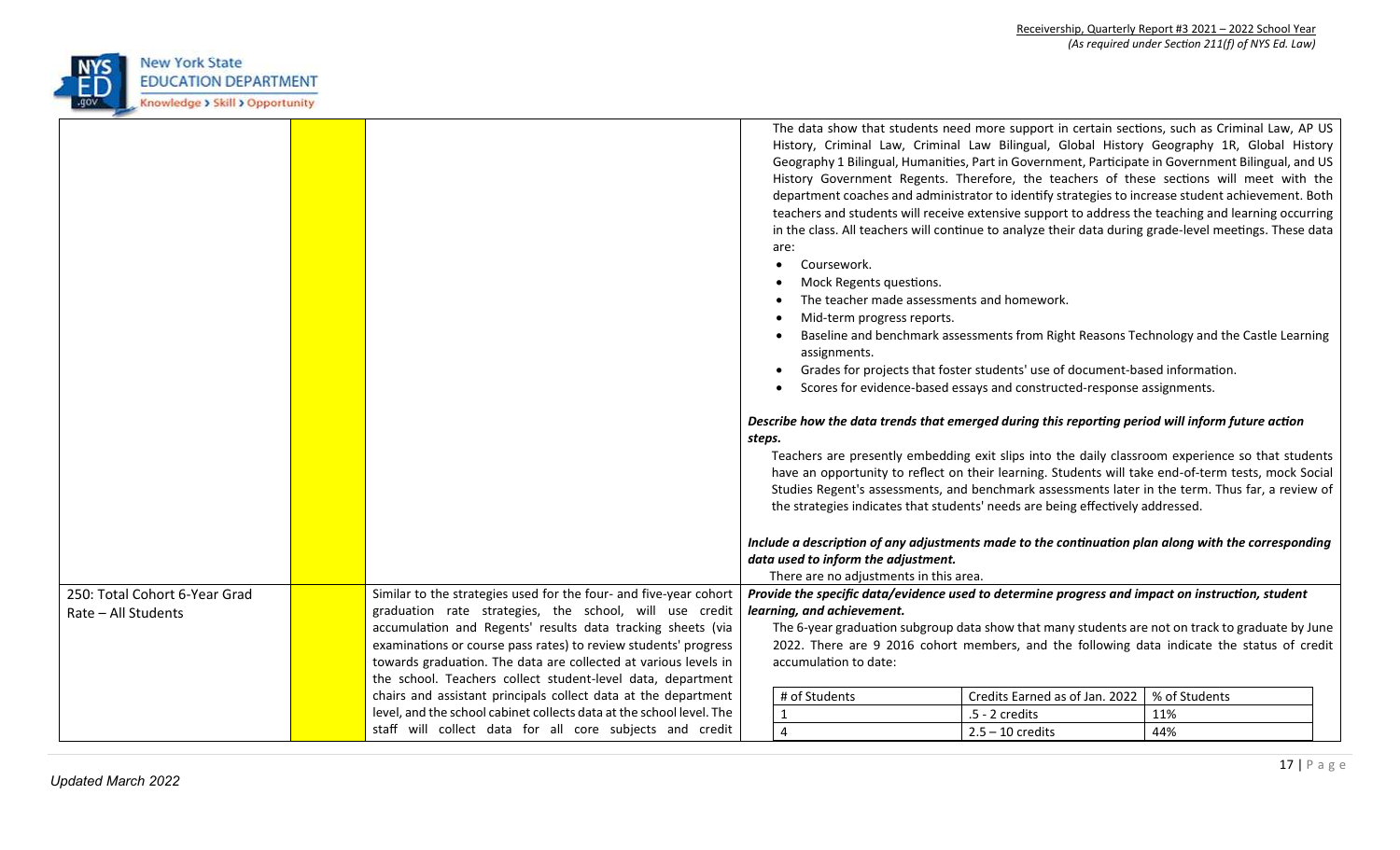

|  | accumulations. Additionally, the student support team worked   |                                              |                                                | 10.5 - 15 credits                                              | 33%                                                                                                  |  |  |
|--|----------------------------------------------------------------|----------------------------------------------|------------------------------------------------|----------------------------------------------------------------|------------------------------------------------------------------------------------------------------|--|--|
|  | especially close with this cohort of students because of the   |                                              | -0                                             | $15.5$ – more credits                                          | 0%                                                                                                   |  |  |
|  | hardship of staying in school for a prolonged time. These      |                                              |                                                |                                                                | 11%                                                                                                  |  |  |
|  | students are inherently over-aged and under-credited, making   |                                              |                                                |                                                                |                                                                                                      |  |  |
|  | any level of additional struggle to attain credits more        |                                              |                                                |                                                                | The staff must provide these students support with assignments and overall content using tutoring    |  |  |
|  | problematic for the 6-year cohort students. This strategy will |                                              |                                                |                                                                | and after-school opportunities. The staff also strongly encourages and supports students' self-      |  |  |
|  | assist the school with increasing the 6-year graduation rate.  |                                              | monitoring of their data via the following:    |                                                                |                                                                                                      |  |  |
|  |                                                                |                                              | Students' performance in class;                |                                                                |                                                                                                      |  |  |
|  |                                                                |                                              | Students' performance on unit exams;           |                                                                |                                                                                                      |  |  |
|  |                                                                |                                              |                                                | Students' performance on homework and project assignments; and |                                                                                                      |  |  |
|  |                                                                | Students' progress reports and report cards. |                                                |                                                                |                                                                                                      |  |  |
|  |                                                                |                                              |                                                |                                                                |                                                                                                      |  |  |
|  |                                                                |                                              |                                                |                                                                | Describe how the data trends that emerged during this reporting period will inform future action     |  |  |
|  |                                                                | steps.                                       |                                                |                                                                |                                                                                                      |  |  |
|  |                                                                |                                              |                                                |                                                                | Since the data show that only one student currently has 15 credits, the staff will provide intensive |  |  |
|  |                                                                |                                              | support and additional tutoring opportunities. |                                                                |                                                                                                      |  |  |
|  |                                                                |                                              |                                                |                                                                |                                                                                                      |  |  |
|  |                                                                |                                              |                                                |                                                                | Include a description of any adjustments made to the continuation plan along with the corresponding  |  |  |
|  |                                                                |                                              | data used to inform the adjustment.            |                                                                |                                                                                                      |  |  |
|  |                                                                |                                              |                                                |                                                                | The school will need to provide students opportunities to earn enough credits to graduate by June    |  |  |
|  |                                                                | 2022.                                        |                                                |                                                                |                                                                                                      |  |  |

## **Part III –** *Demonstrable Improvement Indicators-Level 2*

| <b>Level 2 Indicators</b><br>Please list the school's Level 2 indicators and complete all columns below. This information should provide details about how lead strategies will inform the<br>implementation of specific strategies and action steps that will support progress toward the Demonstrable Improvement Indicators during this quarter. |                          |                                                                                                                                           |  |                                                                                                                                                                                                                                                                                                                                                                                            |  |  |  |
|-----------------------------------------------------------------------------------------------------------------------------------------------------------------------------------------------------------------------------------------------------------------------------------------------------------------------------------------------------|--------------------------|-------------------------------------------------------------------------------------------------------------------------------------------|--|--------------------------------------------------------------------------------------------------------------------------------------------------------------------------------------------------------------------------------------------------------------------------------------------------------------------------------------------------------------------------------------------|--|--|--|
|                                                                                                                                                                                                                                                                                                                                                     |                          | Quarterly Report #3 Reflection on Activities Completed for this Indicator during                                                          |  |                                                                                                                                                                                                                                                                                                                                                                                            |  |  |  |
|                                                                                                                                                                                                                                                                                                                                                     |                          | January 14, 2022 - April 14, 2022                                                                                                         |  |                                                                                                                                                                                                                                                                                                                                                                                            |  |  |  |
| Indicator                                                                                                                                                                                                                                                                                                                                           | <b>Status</b><br>(R/Y/G) | What specific strategies and action steps were<br>implemented to support progress for each of the<br>Demonstrable Improvement Indicators? |  | Provide the specific data/evidence used to determine progress and<br>impact on instruction, student learning, and achievement.<br>Describe how the data trends that emerged during this reporting period<br>will inform future action steps.<br>Include a description of any adjustments made to the continuation plan<br>along with the corresponding data used to inform the adjustment. |  |  |  |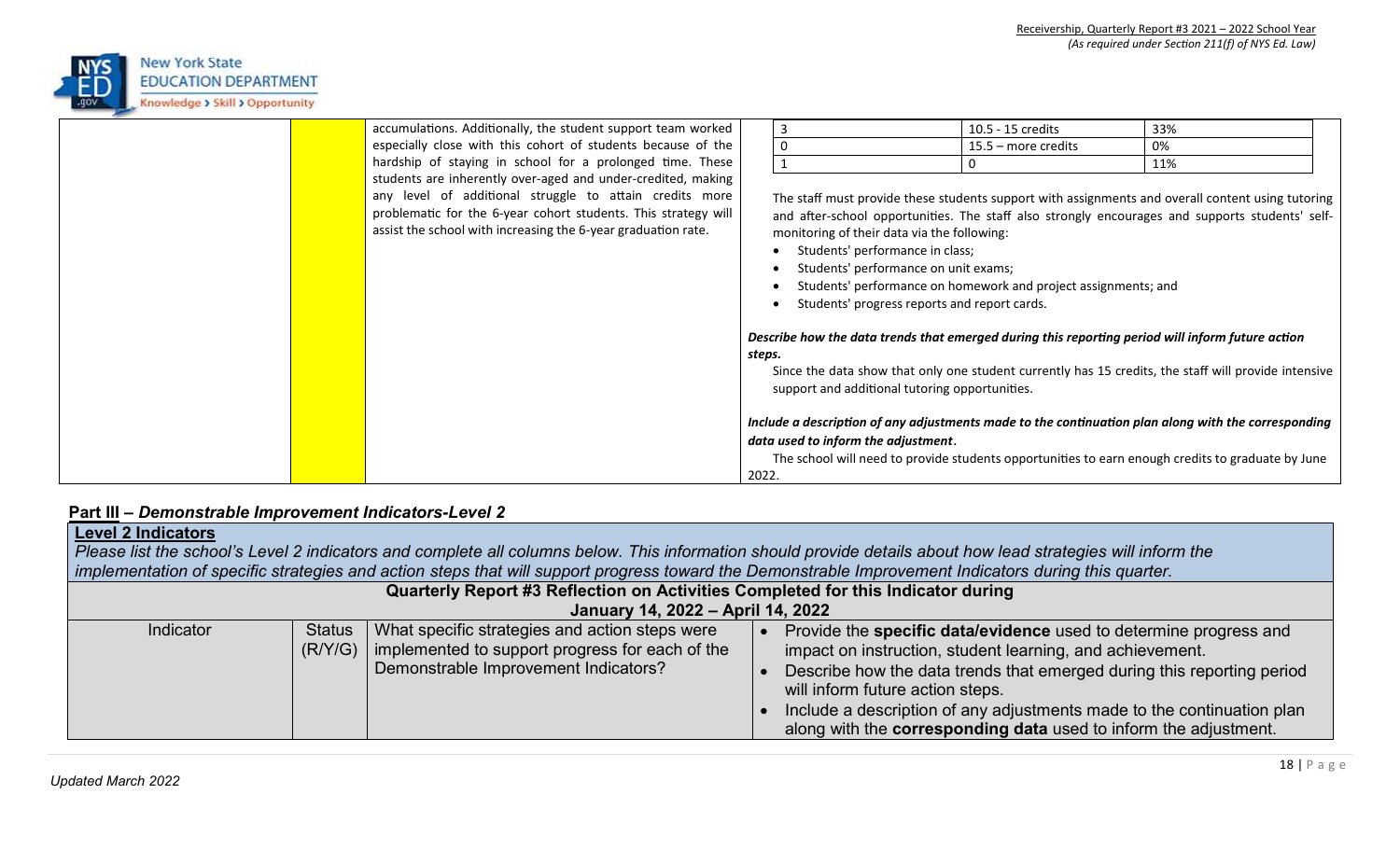

|                                                                      |                                                                                                                                                                                                                                                                                                                                                                                                                                                                                                                                                                                                                                                                                                                | Any hyperlinks included to provide evidence, such as data, information,<br>and/or relevant documents, must be made publicly available prior to<br>submitting the report.                                                                                                                                                                                                                                                                                                                                                                                                                                                                                                                                                                                                                                                                                                                                                                                                                                                                                                                                                                                                                                                                                                                                                                                                                                                                                                                                                                                                                                                                                                                                                                       |  |  |  |
|----------------------------------------------------------------------|----------------------------------------------------------------------------------------------------------------------------------------------------------------------------------------------------------------------------------------------------------------------------------------------------------------------------------------------------------------------------------------------------------------------------------------------------------------------------------------------------------------------------------------------------------------------------------------------------------------------------------------------------------------------------------------------------------------|------------------------------------------------------------------------------------------------------------------------------------------------------------------------------------------------------------------------------------------------------------------------------------------------------------------------------------------------------------------------------------------------------------------------------------------------------------------------------------------------------------------------------------------------------------------------------------------------------------------------------------------------------------------------------------------------------------------------------------------------------------------------------------------------------------------------------------------------------------------------------------------------------------------------------------------------------------------------------------------------------------------------------------------------------------------------------------------------------------------------------------------------------------------------------------------------------------------------------------------------------------------------------------------------------------------------------------------------------------------------------------------------------------------------------------------------------------------------------------------------------------------------------------------------------------------------------------------------------------------------------------------------------------------------------------------------------------------------------------------------|--|--|--|
| 65: 2021 Total Cohort (9th<br>Graders) with five or more<br>credits  | The school is implementing strategies to support the freshman<br>students in Hempstead High School to ensure they are successful.<br>The school uses a data tracking system to highlight quantitative<br>and qualitative information for all students. The staff uses the<br>following practices to ensure that students' data is known and<br>understood by all adults supporting the students:<br>Assign each freshman student to a counselor who will<br>work closely with the student;<br>Have regular meetings with the freshman;<br>Offer tutoring services to students who are struggling<br>with their coursework; and<br>Student conferences with teachers to address students'<br>academic progress. | Provide the specific data/evidence used to determine progress and impact on instruction, student<br>learning, and achievement.<br>There are 478 9 <sup>th</sup> graders in the school at this time. The freshman students' data show that<br>approximately 78% of the freshmen completed their courses and earned the prerequisite credits<br>for half a year of school. The following data shows the status of credit accumulation to date:<br># of Students<br>Credits Earned as of Jan. 2022   % of Students<br>62<br>13%<br>0.5-1.5 credit<br>87<br>18%<br>2-3 credits<br>107<br>22%<br>$3.5 - 5$<br>177<br>37%<br>5.5 and more<br>45<br>9%<br>$\mathbf{0}$<br>The staff provided these students support with assignments and overall content using tutoring<br>and after-school opportunities. The staff also strongly encourage and support students' self-<br>monitoring their data via the following:<br>Students' performance in class;<br>Students' performance on unit exams;<br>Students' performance on homework and project assignments; and<br>Students' progress reports and report cards.<br>Describe how the data trends that emerged during this reporting period will inform future action<br>steps.<br>Since the data show that more than half of the first-year students have entered the 2 <sup>nd</sup> half of<br>the school year with at least half the credits needed to be on track for completing 9th grade with<br>five credits, the staff will continue their current practices and support opportunities.<br>Include a description of any adjustments made to the continuation plan along with the<br>corresponding data used to inform the adjustment.<br>There are no adjustments in this area at this time. |  |  |  |
| 66: 2020 Total Cohort (10th<br>Graders) with five or more<br>credits | The school is implementing strategies to support the sophomore<br>students in Hempstead High School to ensure they are successful.<br>The school uses a data tracking system to highlight quantitative<br>and qualitative information for all students. The staff uses the                                                                                                                                                                                                                                                                                                                                                                                                                                     | Provide the specific data/evidence used to determine progress and impact on instruction, student<br>learning, and achievement.                                                                                                                                                                                                                                                                                                                                                                                                                                                                                                                                                                                                                                                                                                                                                                                                                                                                                                                                                                                                                                                                                                                                                                                                                                                                                                                                                                                                                                                                                                                                                                                                                 |  |  |  |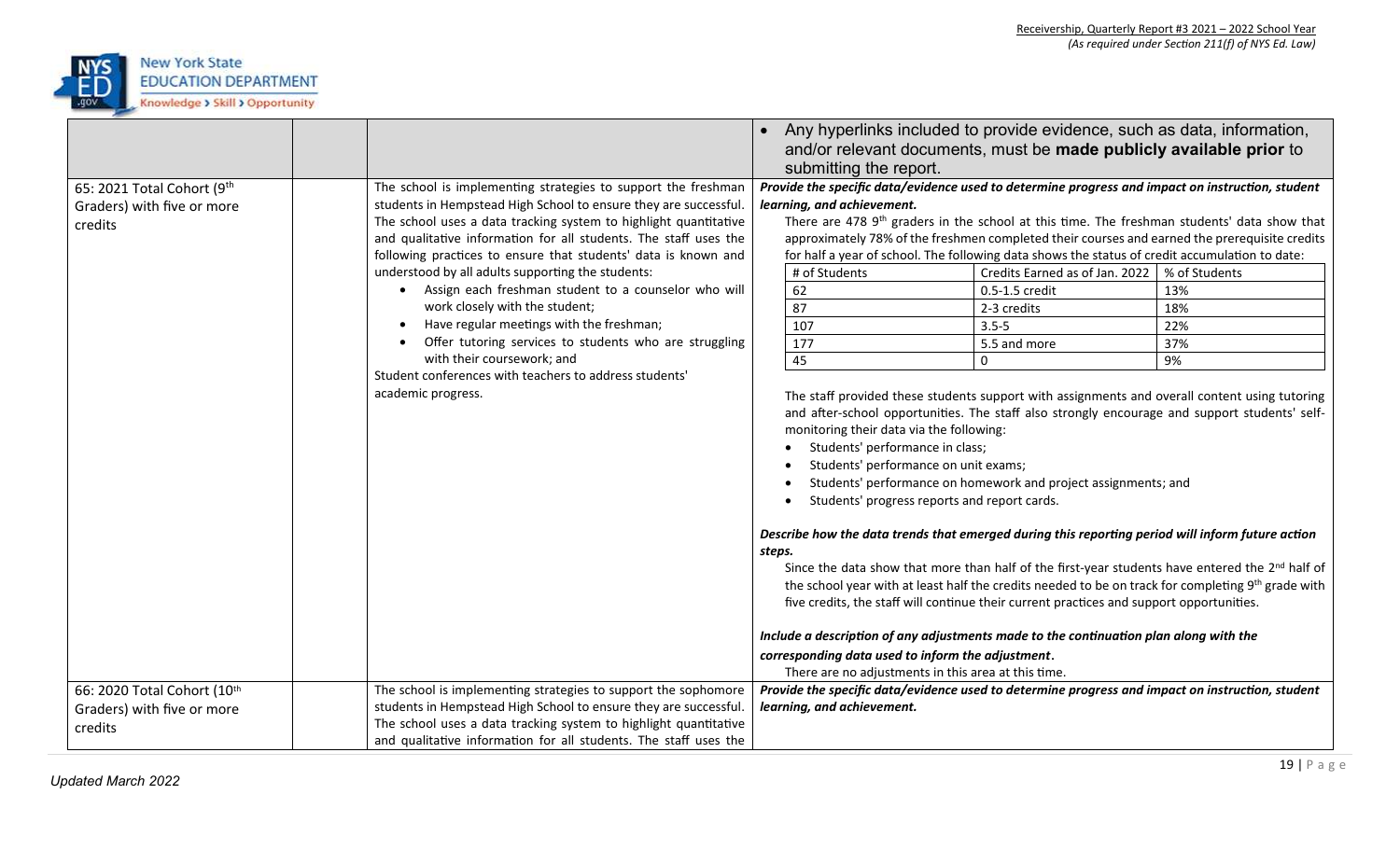

|                              | following practices to ensure that students' data is known and<br>understood by all adults supporting the students:<br>Assign each sophomore student to a counselor who will<br>$\bullet$<br>work closely with the student; | There are 406 10 <sup>th</sup> graders in the school at this time. The freshman students' data show that<br>approximately 78% of the freshmen completed their courses and earned the prerequisite credits<br>for half a year of school. The following data shows the status of credit accumulation to date: |                                                                                                                                                                                                                                                                                                                                    |                                                                                                                                                                                                                                                                                                                                                                                                                                                                                                                                                                                                                                                                                     |               |  |  |
|------------------------------|-----------------------------------------------------------------------------------------------------------------------------------------------------------------------------------------------------------------------------|-------------------------------------------------------------------------------------------------------------------------------------------------------------------------------------------------------------------------------------------------------------------------------------------------------------|------------------------------------------------------------------------------------------------------------------------------------------------------------------------------------------------------------------------------------------------------------------------------------------------------------------------------------|-------------------------------------------------------------------------------------------------------------------------------------------------------------------------------------------------------------------------------------------------------------------------------------------------------------------------------------------------------------------------------------------------------------------------------------------------------------------------------------------------------------------------------------------------------------------------------------------------------------------------------------------------------------------------------------|---------------|--|--|
|                              | Have regular meetings with the sophomores;<br>$\bullet$                                                                                                                                                                     | # of Students                                                                                                                                                                                                                                                                                               |                                                                                                                                                                                                                                                                                                                                    | Credits Earned as of Jan. 2022                                                                                                                                                                                                                                                                                                                                                                                                                                                                                                                                                                                                                                                      | % of Students |  |  |
|                              | Offer tutoring services to students who are struggling                                                                                                                                                                      | 47                                                                                                                                                                                                                                                                                                          |                                                                                                                                                                                                                                                                                                                                    | .5 - 2.5 credits                                                                                                                                                                                                                                                                                                                                                                                                                                                                                                                                                                                                                                                                    | 10.4%         |  |  |
|                              | with their coursework; and                                                                                                                                                                                                  | 73                                                                                                                                                                                                                                                                                                          |                                                                                                                                                                                                                                                                                                                                    | 3 - 5 credits                                                                                                                                                                                                                                                                                                                                                                                                                                                                                                                                                                                                                                                                       | 16.2%         |  |  |
|                              | Student conferences with teachers to address students'<br>$\bullet$                                                                                                                                                         | 82                                                                                                                                                                                                                                                                                                          |                                                                                                                                                                                                                                                                                                                                    | 5.5 - 7 credits                                                                                                                                                                                                                                                                                                                                                                                                                                                                                                                                                                                                                                                                     | 18.1%         |  |  |
|                              | academic progress.                                                                                                                                                                                                          | 182                                                                                                                                                                                                                                                                                                         |                                                                                                                                                                                                                                                                                                                                    | $7.5$ – more credits                                                                                                                                                                                                                                                                                                                                                                                                                                                                                                                                                                                                                                                                | 40.3%         |  |  |
|                              |                                                                                                                                                                                                                             | 67                                                                                                                                                                                                                                                                                                          |                                                                                                                                                                                                                                                                                                                                    | 0                                                                                                                                                                                                                                                                                                                                                                                                                                                                                                                                                                                                                                                                                   | 15%           |  |  |
|                              |                                                                                                                                                                                                                             | steps.                                                                                                                                                                                                                                                                                                      | monitoring of their data via the following:<br>Students' performance in class;<br>Students' performance on unit exams;<br>Students' progress reports and report cards.<br>current practices and support opportunities.<br>corresponding data used to inform the adjustment.<br>There are no adjustments in this area at this time. | The staff provided these students support with assignments and overall content using tutoring<br>and after-school opportunities. The staff also strongly encourages and supports students' self-<br>Students' performance on homework and project assignments; and<br>Describe how the data trends that emerged during this reporting period will inform future action<br>Since the data show that approximately a little less than half of the sophomore students have<br>entered the 2 <sup>nd</sup> half of the school year with less than eight credits, the staff will continue their<br>Include a description of any adjustments made to the continuation plan along with the |               |  |  |
|                              | The school's data-tracking system highlights quantitative and                                                                                                                                                               |                                                                                                                                                                                                                                                                                                             |                                                                                                                                                                                                                                                                                                                                    | Provide the specific data/evidence used to determine progress and impact on instruction, student                                                                                                                                                                                                                                                                                                                                                                                                                                                                                                                                                                                    |               |  |  |
| 72: 2018 Total Cohort 4-Year | qualitative information for all students and includes subgroups of                                                                                                                                                          | learning, and achievement.                                                                                                                                                                                                                                                                                  |                                                                                                                                                                                                                                                                                                                                    |                                                                                                                                                                                                                                                                                                                                                                                                                                                                                                                                                                                                                                                                                     |               |  |  |
| Grad Rate - Black Students   | students. The Black students' data is easily accessible for                                                                                                                                                                 |                                                                                                                                                                                                                                                                                                             |                                                                                                                                                                                                                                                                                                                                    | The Black student subgroup data shows that most students are on track for successfully                                                                                                                                                                                                                                                                                                                                                                                                                                                                                                                                                                                              |               |  |  |
|                              | teachers to examine and respond to when supported and                                                                                                                                                                       |                                                                                                                                                                                                                                                                                                             |                                                                                                                                                                                                                                                                                                                                    | graduating within their 4-year high school period. There are 83 2018 cohort members who are                                                                                                                                                                                                                                                                                                                                                                                                                                                                                                                                                                                         |               |  |  |
|                              | deemed necessary. That information is updated every marking                                                                                                                                                                 |                                                                                                                                                                                                                                                                                                             |                                                                                                                                                                                                                                                                                                                                    | in the Black student subgroup, and the following data show the status of credit accumulation to                                                                                                                                                                                                                                                                                                                                                                                                                                                                                                                                                                                     |               |  |  |
|                              | period and reviewed by teachers and administrators during the                                                                                                                                                               | date:                                                                                                                                                                                                                                                                                                       |                                                                                                                                                                                                                                                                                                                                    |                                                                                                                                                                                                                                                                                                                                                                                                                                                                                                                                                                                                                                                                                     |               |  |  |
|                              | grade level meetings and cabinet meetings.                                                                                                                                                                                  |                                                                                                                                                                                                                                                                                                             |                                                                                                                                                                                                                                                                                                                                    |                                                                                                                                                                                                                                                                                                                                                                                                                                                                                                                                                                                                                                                                                     |               |  |  |
|                              |                                                                                                                                                                                                                             | # of Students                                                                                                                                                                                                                                                                                               |                                                                                                                                                                                                                                                                                                                                    | Credits Earned as of Jan. 2022   % of Students                                                                                                                                                                                                                                                                                                                                                                                                                                                                                                                                                                                                                                      |               |  |  |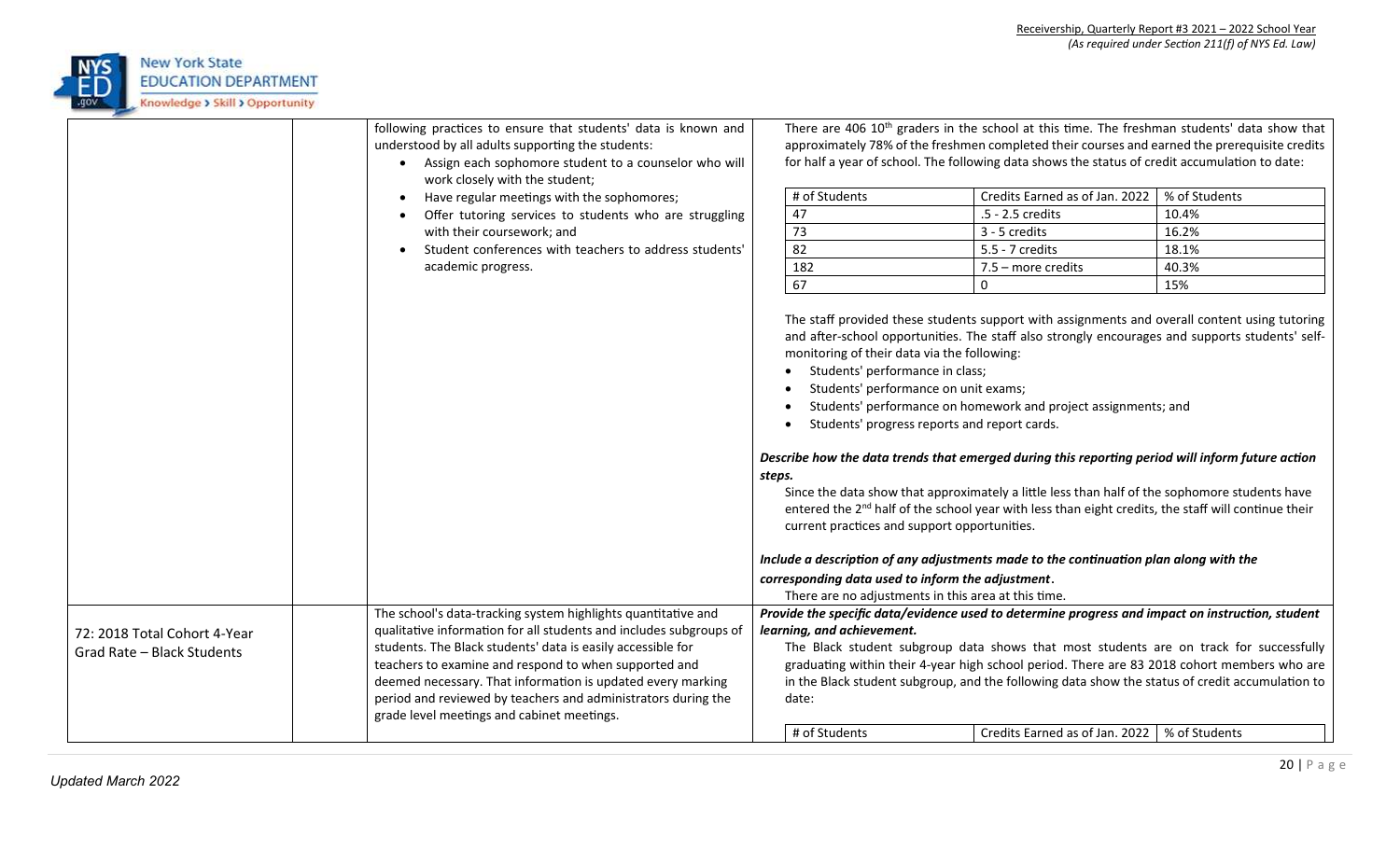

|                                                               |                                                                                                                                                                                                       |        | 1                                                                                                                                                                                                                                                                                  | .5 - 2 credits                                                                                                                                                                                                                                                                                                                                                                                                                                                                                                                                                                                                                                                                   | 1%                                                                                              |
|---------------------------------------------------------------|-------------------------------------------------------------------------------------------------------------------------------------------------------------------------------------------------------|--------|------------------------------------------------------------------------------------------------------------------------------------------------------------------------------------------------------------------------------------------------------------------------------------|----------------------------------------------------------------------------------------------------------------------------------------------------------------------------------------------------------------------------------------------------------------------------------------------------------------------------------------------------------------------------------------------------------------------------------------------------------------------------------------------------------------------------------------------------------------------------------------------------------------------------------------------------------------------------------|-------------------------------------------------------------------------------------------------|
|                                                               |                                                                                                                                                                                                       |        | 5                                                                                                                                                                                                                                                                                  | $3.5 - 10.5$ credits                                                                                                                                                                                                                                                                                                                                                                                                                                                                                                                                                                                                                                                             | 6%                                                                                              |
|                                                               |                                                                                                                                                                                                       |        | 6                                                                                                                                                                                                                                                                                  | 11.5 - 15 credits                                                                                                                                                                                                                                                                                                                                                                                                                                                                                                                                                                                                                                                                | 7%                                                                                              |
|                                                               |                                                                                                                                                                                                       |        | 69                                                                                                                                                                                                                                                                                 | 15 - more credits                                                                                                                                                                                                                                                                                                                                                                                                                                                                                                                                                                                                                                                                | 83%                                                                                             |
|                                                               |                                                                                                                                                                                                       |        | $\overline{2}$                                                                                                                                                                                                                                                                     | $\mathbf{0}$                                                                                                                                                                                                                                                                                                                                                                                                                                                                                                                                                                                                                                                                     | 2%                                                                                              |
|                                                               |                                                                                                                                                                                                       | steps. | monitoring of their data via the following:<br>Students' performance in class;<br>Students' performance on unit exams;<br>Students' progress reports and report cards.<br>corresponding data used to inform the adjustment.<br>There are no adjustments in this area at this time. | The staff provided these students support with assignments and overall content using tutoring<br>Students' performance on homework and project assignments; and<br>Describe how the data trends that emerged during this reporting period will inform future action<br>Since the data show that approximately 14% of the Black students within the cohort have<br>entered the 2 <sup>nd</sup> half of the school year with less than 15 credits, the staff will provide additional<br>tutoring opportunities for the students in need of that type of support to graduate in June 2022.<br>Include a description of any adjustments made to the continuation plan along with the | and after-school opportunities. The staff also strongly encourages and supports students' self- |
| 73: 2018 Total Cohort 4-Year<br>Grad Rate - Hispanic Students | The school's data-tracking system highlights quantitative and<br>qualitative information for all students and includes subgroups of<br>students. The Hispanic students' data is easily accessible for |        | learning, and achievement.                                                                                                                                                                                                                                                         | Provide the specific data/evidence used to determine progress and impact on instruction, student                                                                                                                                                                                                                                                                                                                                                                                                                                                                                                                                                                                 | The Hispanic student subgroup data shows that most students are on track to successfully        |
|                                                               | teachers to examine and respond to when supported and deemed                                                                                                                                          |        |                                                                                                                                                                                                                                                                                    |                                                                                                                                                                                                                                                                                                                                                                                                                                                                                                                                                                                                                                                                                  | graduate within their 4-year high school period. There are 297 2018 cohort members who are in   |
|                                                               | necessary. That information is updated every marking period and                                                                                                                                       |        |                                                                                                                                                                                                                                                                                    | the Hispanic student subgroup, and the following data show the status of credit accumulation to                                                                                                                                                                                                                                                                                                                                                                                                                                                                                                                                                                                  |                                                                                                 |
|                                                               | reviewed by teachers and administrators during the grade level                                                                                                                                        |        | date:                                                                                                                                                                                                                                                                              |                                                                                                                                                                                                                                                                                                                                                                                                                                                                                                                                                                                                                                                                                  |                                                                                                 |
|                                                               | meetings and cabinet meetings.                                                                                                                                                                        |        |                                                                                                                                                                                                                                                                                    |                                                                                                                                                                                                                                                                                                                                                                                                                                                                                                                                                                                                                                                                                  |                                                                                                 |
|                                                               |                                                                                                                                                                                                       |        | # of Students                                                                                                                                                                                                                                                                      | Credits Earned as of Jan. 2022                                                                                                                                                                                                                                                                                                                                                                                                                                                                                                                                                                                                                                                   | % of Students                                                                                   |
|                                                               | The school staff created the International Academy to provide                                                                                                                                         |        | $\overline{3}$                                                                                                                                                                                                                                                                     | $.5 - 2$ credits                                                                                                                                                                                                                                                                                                                                                                                                                                                                                                                                                                                                                                                                 | 1%                                                                                              |
|                                                               | students with experiences that represent their culture. The                                                                                                                                           |        | 17                                                                                                                                                                                                                                                                                 | $2.5 - 10$ credits                                                                                                                                                                                                                                                                                                                                                                                                                                                                                                                                                                                                                                                               | 5.7%                                                                                            |
|                                                               | program is created based on four pillars.                                                                                                                                                             |        | 16                                                                                                                                                                                                                                                                                 | 10.5 - 15 credits                                                                                                                                                                                                                                                                                                                                                                                                                                                                                                                                                                                                                                                                | 5.4%                                                                                            |
|                                                               |                                                                                                                                                                                                       |        | 259                                                                                                                                                                                                                                                                                | $15.5$ – more credits                                                                                                                                                                                                                                                                                                                                                                                                                                                                                                                                                                                                                                                            | 87%                                                                                             |
|                                                               | <b>SLC Guiding Principles</b><br>SLC Essential Components                                                                                                                                             |        | $\overline{2}$                                                                                                                                                                                                                                                                     | $\mathbf{0}$                                                                                                                                                                                                                                                                                                                                                                                                                                                                                                                                                                                                                                                                     | 0.7%                                                                                            |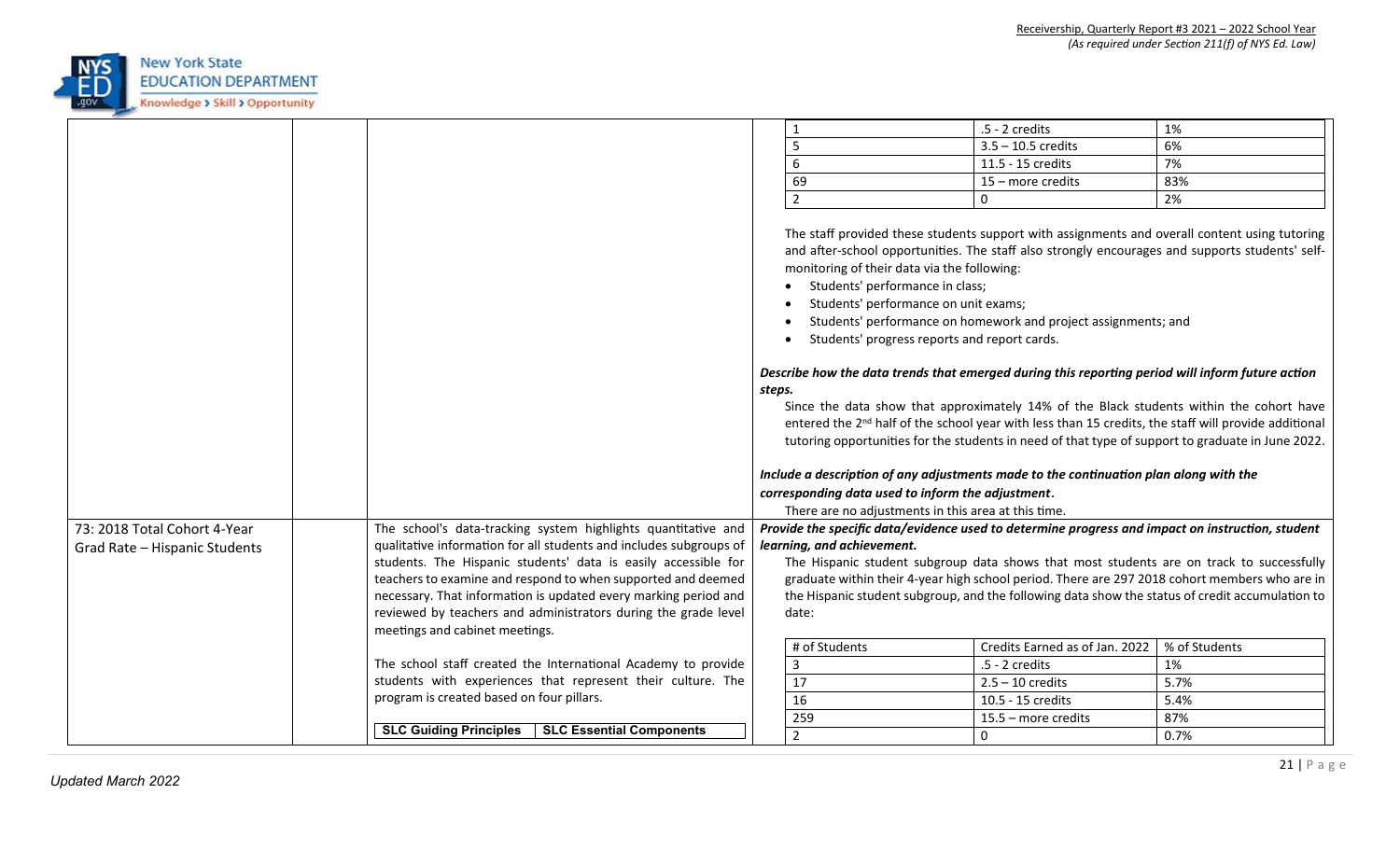

| Pillar 1<br>Teacher Teams & Small<br>Learning Communities                           | Distributed leadership<br>Collaborative work time<br>Manageable number of<br>students (25-35 students<br>per classroom)<br>Access to real-time data<br>about shared students'<br>Early Warning Indicators<br>Common instructional                                                                                  | The staff provided these students support with assignments and overall content using tutoring<br>and after-school opportunities. The staff also strongly encourage and support students' self-<br>monitoring their data via the following:<br>Students' performance in class;<br>Students' performance on unit exams;<br>Students' performance on homework and project assignments; and<br>Students' progress reports and report cards.                                                                                                                                                            |
|-------------------------------------------------------------------------------------|--------------------------------------------------------------------------------------------------------------------------------------------------------------------------------------------------------------------------------------------------------------------------------------------------------------------|----------------------------------------------------------------------------------------------------------------------------------------------------------------------------------------------------------------------------------------------------------------------------------------------------------------------------------------------------------------------------------------------------------------------------------------------------------------------------------------------------------------------------------------------------------------------------------------------------|
| Pillar <sub>2</sub><br>Curriculum & Instruction<br>with Professional<br>Development | core<br>Acceleration opportunities<br>to keep students on-track<br>Job-embedded<br>professional development<br>Math and English<br>instructional coaches<br>Professional learning<br>community<br>Professional development<br>linked to instructional<br>practice<br>Data-guided, tiered<br>student support system | Describe how the data trends that emerged during this reporting period will inform future action<br>steps.<br>Since the data show that approximately a little less than 12% of the Hispanic students within the<br>cohort have entered the 2 <sup>nd</sup> half of the school year with less than 15 credits, the staff will<br>continue the support and tutoring opportunities for students.<br>Include a description of any adjustments made to the continuation plan along with the<br>corresponding data used to inform the adjustment.<br>There are no adjustments in this area at this time. |
| Pillar <sub>3</sub><br><b>Tiered Student Supports</b>                               | Attendance Initiatives<br>Positive behavior &<br>college-going culture<br>incentives<br>Student resiliency<br>emphasis<br>Expanded teacher<br>roles/second shift of<br>adults<br>Parent/community<br>involvement<br>Coordination of<br>partnerships<br>Case management                                             |                                                                                                                                                                                                                                                                                                                                                                                                                                                                                                                                                                                                    |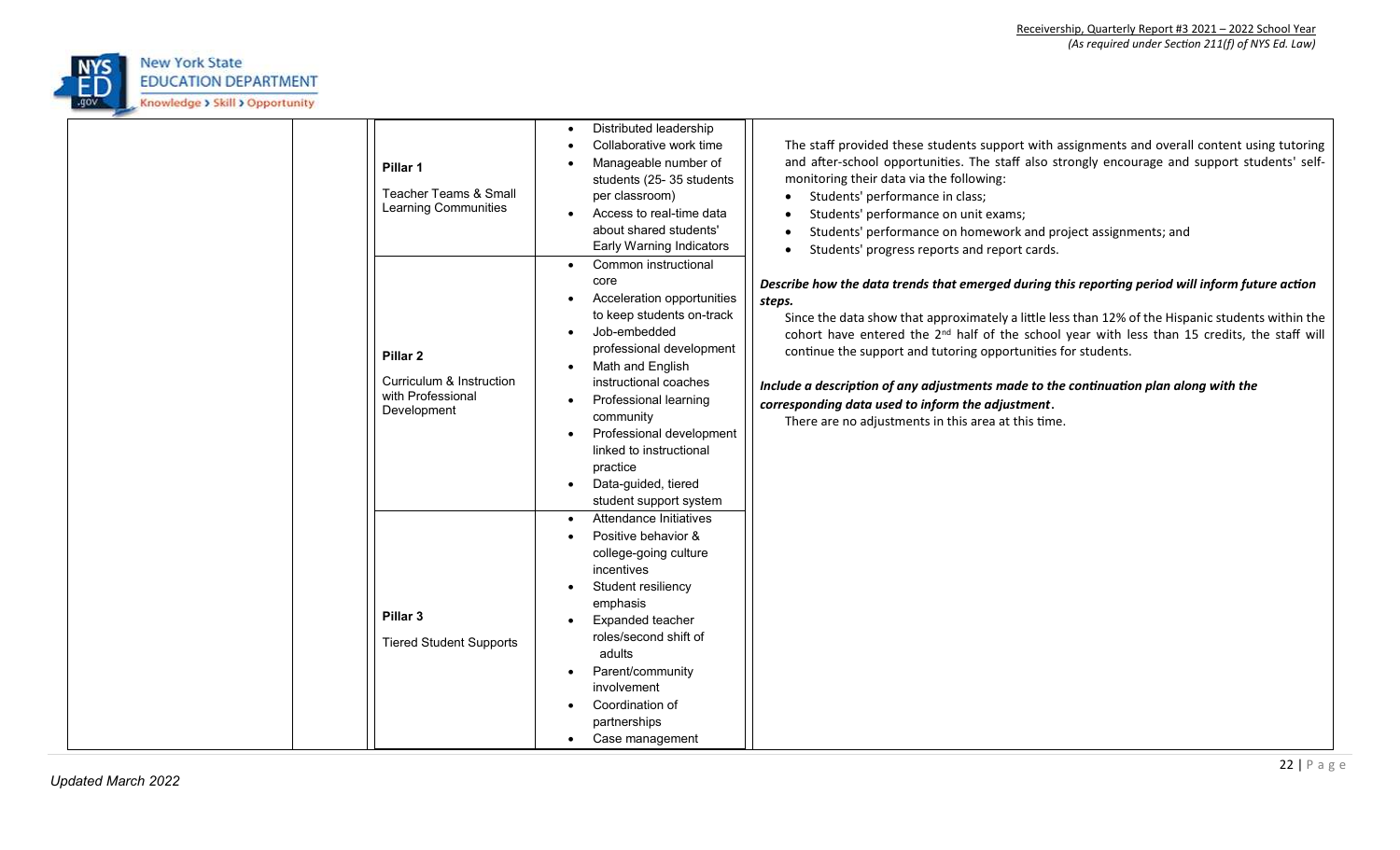

|                                                           | Pillar 4<br>Can-Do Culture & Climate                                                  | Data-guided, tiered<br>student support system<br>Supportive school<br>environment with clear<br>pathways to success<br>Highly engaging and<br>relevant learning<br>experiences<br>Formal vehicles for<br>student and teacher voice<br>Initiatives to recognize<br>student progress and<br>teacher accomplishments<br>Data-guided, tiered<br>student support system<br>The team has had a weekly meeting focused on the department's<br>work with Ells, Newcomers, the after-school program, and socio- |                                                                                                                |                                                                                                                                                                                                                                                                                                                                                                                                                                                                                                                                       |                                                      |
|-----------------------------------------------------------|---------------------------------------------------------------------------------------|--------------------------------------------------------------------------------------------------------------------------------------------------------------------------------------------------------------------------------------------------------------------------------------------------------------------------------------------------------------------------------------------------------------------------------------------------------------------------------------------------------|----------------------------------------------------------------------------------------------------------------|---------------------------------------------------------------------------------------------------------------------------------------------------------------------------------------------------------------------------------------------------------------------------------------------------------------------------------------------------------------------------------------------------------------------------------------------------------------------------------------------------------------------------------------|------------------------------------------------------|
| 74: Total Cohort 4-Year Grad Rate -<br><b>ED Students</b> | emotional supports.<br>every marking period and reviewed by teachers and<br>meetings. | The school's data-tracking system highlights quantitative and<br>qualitative information for all students and includes subgroups of<br>students. The economically disadvantaged students' data is easily<br>accessible for teachers to examine and respond to when<br>supported and deemed necessary. That information is updated<br>administrators during the grade level meetings and cabinet                                                                                                        | learning, and achievement.<br>to date:<br># of Students<br>$\overline{2}$<br>18<br>21<br>267<br>$\overline{2}$ | Provide the specific data/evidence used to determine progress and impact on instruction, student<br>The ED student subgroup data shows that most of the 309 students are on track for successfully<br>graduating within their 4-year high school period. Two hundred fifty-six 2018 cohort members<br>are in the ED student subgroup, and the following data show the status of credit accumulation<br>Credits Earned as of Jan. 2022<br>.5 - 2 credits<br>$2.5 - 10$ credits<br>10.5 - 15 credits<br>15.5 - more credits<br>$\Omega$ | % of Students<br>0.6%<br>5.8%<br>6.8%<br>86%<br>0.6% |
|                                                           |                                                                                       |                                                                                                                                                                                                                                                                                                                                                                                                                                                                                                        | monitoring of their data via the following:                                                                    | The staff provided these students support with assignments and overall content using tutoring<br>and after-school opportunities. The staff also strongly encourages and supports students' self-                                                                                                                                                                                                                                                                                                                                      |                                                      |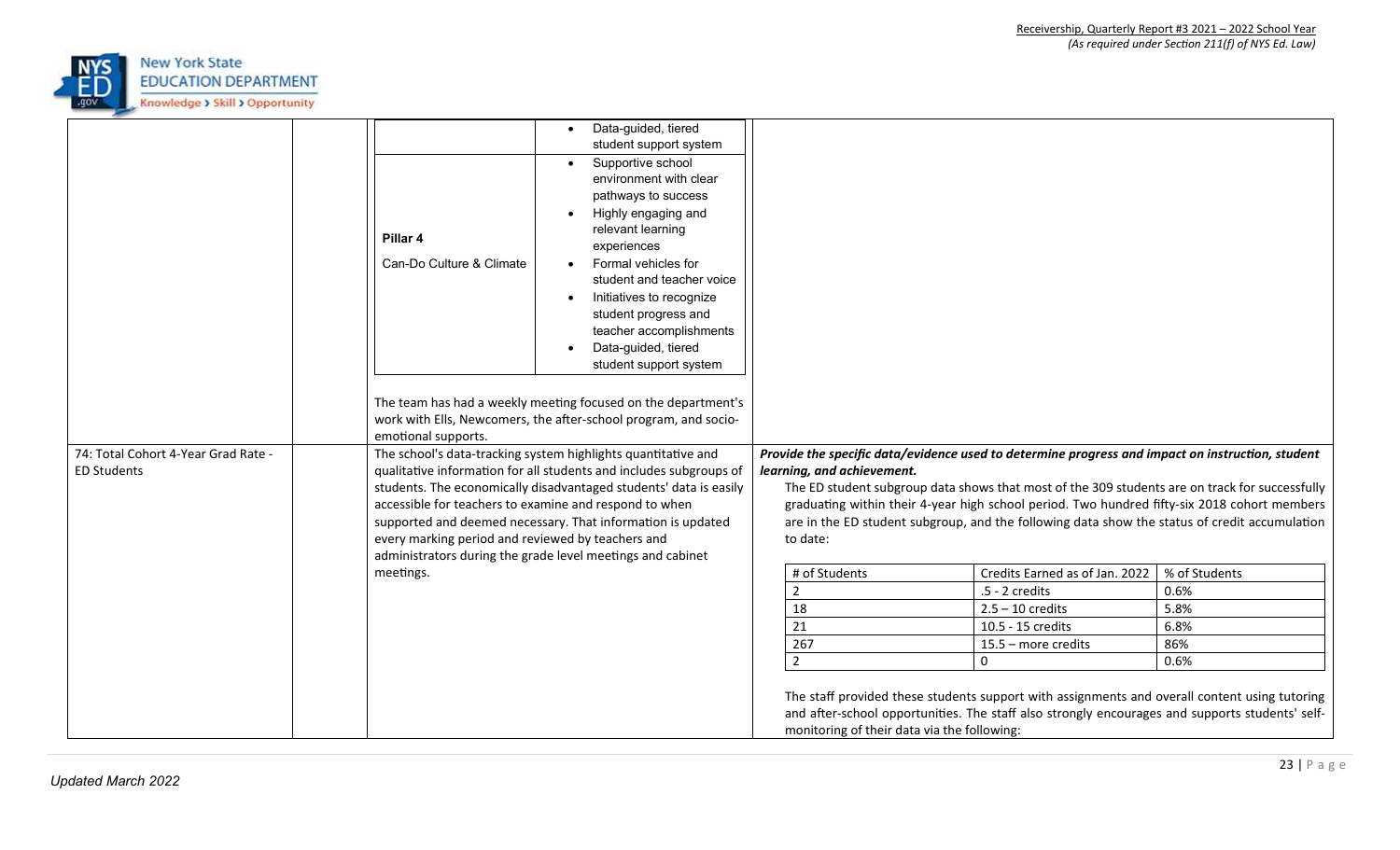

| Students' performance in class;                                                                            |
|------------------------------------------------------------------------------------------------------------|
| Students' performance on unit exams;                                                                       |
| Students' performance on homework and project assignments; and                                             |
| Students' progress reports and report cards.                                                               |
| Describe how the data trends that emerged during this reporting period will inform future action           |
| steps.                                                                                                     |
| Since the data show that approximately a little less than 14% of the ED students within the cohort         |
| have entered the 2 <sup>nd</sup> half of the school year with less than 15 credits, the staff will provide |
| intensive support and additional tutoring opportunities.                                                   |
|                                                                                                            |
| Include a description of any adjustments made to the continuation plan along with the                      |
| corresponding data used to inform the adjustment.                                                          |
| There are no adjustments in this area at this time.                                                        |

# **Part IV –** *Community Engagement Team (CET)*

| <b>Community Engagement Team (CET)</b>                                                                                                                                   |                 |                                                                                |  |  |  |
|--------------------------------------------------------------------------------------------------------------------------------------------------------------------------|-----------------|--------------------------------------------------------------------------------|--|--|--|
| The role of the CET is to serve as an active thought partners in contributing to and supporting the development of recommendations for school improvement through public |                 |                                                                                |  |  |  |
| engagement. Recommendations made by the CET, including how the school community (i.e., school principal, parents and guardians, teachers and other school staff and      |                 |                                                                                |  |  |  |
| students) was engaged to seek input/feedback to guide implementation of the school's improvement plan, should be addressed in response to the prompts below.             |                 |                                                                                |  |  |  |
| Report Out of 2021-22 CET Plan Implementation                                                                                                                            |                 |                                                                                |  |  |  |
| List the categories of stakeholders that have participated as members this                                                                                               |                 | Describe how recommendations made by the CET during this reporting period were |  |  |  |
| reporting period.                                                                                                                                                        |                 | used to inform implementation of the school's improvement plan.                |  |  |  |
|                                                                                                                                                                          |                 |                                                                                |  |  |  |
| Include any changes made to the CET's membership since the development of the                                                                                            |                 |                                                                                |  |  |  |
| Quarter #2 Report. Include the role/title of any new members.                                                                                                            |                 |                                                                                |  |  |  |
|                                                                                                                                                                          |                 |                                                                                |  |  |  |
| The Community Engagement Team continues to meet to discuss the school's SCEP                                                                                             |                 | The committee members regularly communicate with administrators to inform them |  |  |  |
| commitments and other goals the school community is attempting to accomplish this                                                                                        |                 | of any suggestions each department has aligned with the school's improvement   |  |  |  |
| school year. The list of stakeholders who participated as members of the CET this                                                                                        |                 | plan. Currently, the school is managing COVID-related issues and students'     |  |  |  |
| reporting period are:                                                                                                                                                    |                 | attendance and socio-emotional needs.                                          |  |  |  |
|                                                                                                                                                                          |                 |                                                                                |  |  |  |
| Administrators<br>Parents                                                                                                                                                | Teachers        |                                                                                |  |  |  |
| <b>Community Partners</b><br>District representative                                                                                                                     | <b>Students</b> |                                                                                |  |  |  |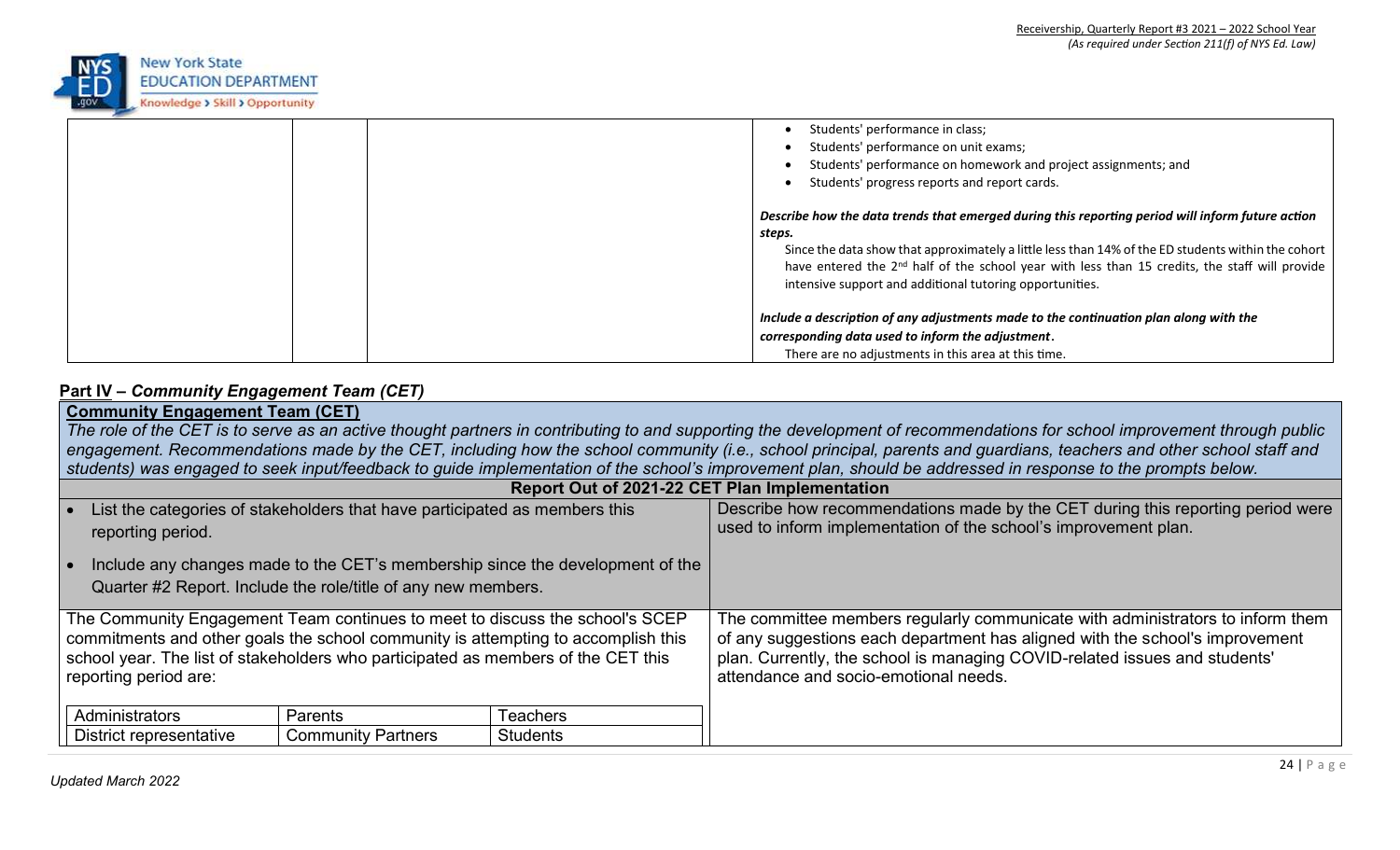

| The committee members meet with other staff from their respective departments to<br>discuss current student data and ensure each department focuses on achieving<br>  increased student achievement. Additionally, CET members informally communicate<br>with each other to check in on current issues with COVID-related issues that may<br>  impact CET-aligned plans. |  |
|--------------------------------------------------------------------------------------------------------------------------------------------------------------------------------------------------------------------------------------------------------------------------------------------------------------------------------------------------------------------------|--|
| The committee plans to continue to meet throughout the school year to discuss any<br>changes to the school's plans for addressing student support and families' needs.                                                                                                                                                                                                   |  |

### **Part V -** *Receivership Powers*

### **Powers of the Receiver**

*Provide a summary of the use of the School Receiver's powers during this reporting period.* 

The Receiver continues to focus on acclimating students and staff to in-person schooling following the COVID-19-related school closures. Additionally, the Receiver is using the federal funding to support the district and schools due to hardships caused by COVID-19. The budget focuses on providing students and schools with updated technology and academic struggles, causing students to decrease their ability to focus academically.